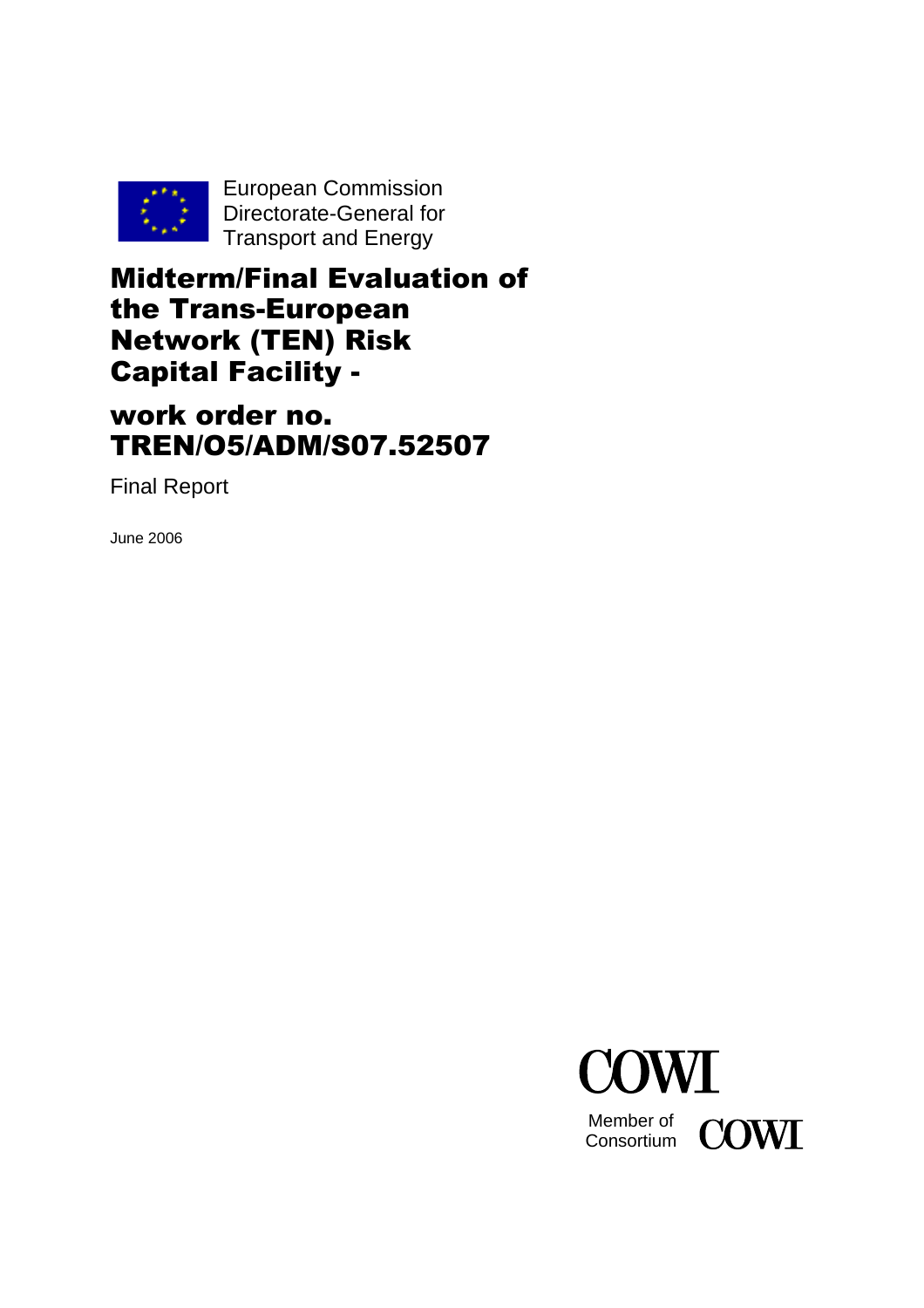European Commission Directorate-General for Transport and Energy

# Midterm/Final Evaluation of the Trans-European Network (TEN) Risk Capital Facility -

# work order no. TREN/O5/ADM/S07.52507

Final Report

June 2006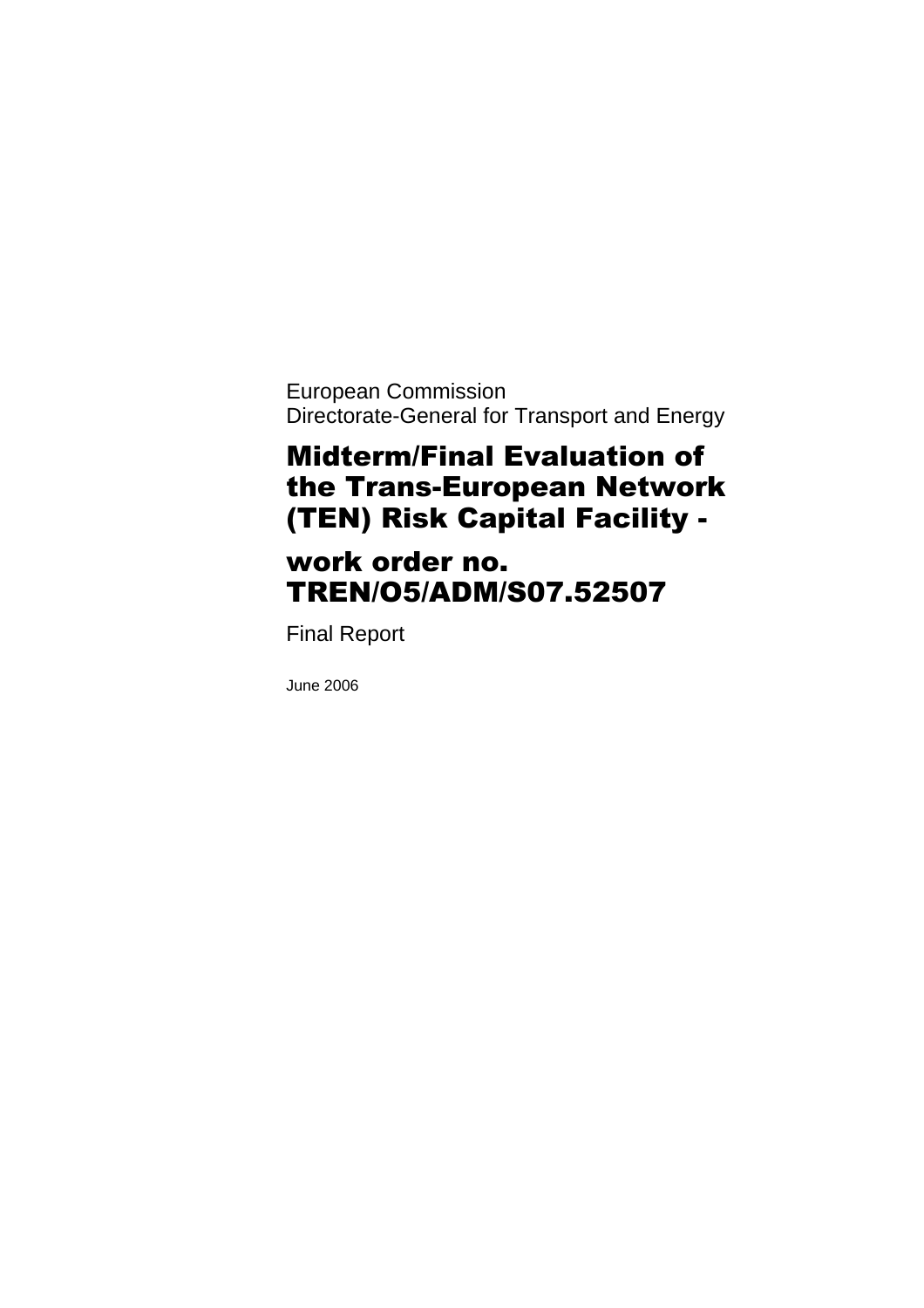# Table of Contents

|     | <b>List of Abbreviations and Acronyms</b> | $\mathbf 2$    |
|-----|-------------------------------------------|----------------|
| 0   | <b>Executive summary</b>                  | 3              |
| 0.1 | <b>Needs</b>                              | 3              |
| 0.2 | Competition                               | 4              |
| 0.3 | Awareness                                 | 5              |
| 0.4 | Management                                | 6              |
| 0.5 | <b>Results</b>                            | $\overline{7}$ |
| 0.6 | Recommendations                           | 8              |
| 1   | <b>Introduction</b>                       | 9              |
| 2   | <b>Methodology</b>                        | 10             |
| 2.1 | Data and analyses                         | 10             |
| 2.2 | RCF framework of understanding            | 11             |
| 3   | <b>Background to the RCF</b>              | 13             |
| 3.1 | Regulation 1655/1999                      | 13             |
| 3.2 | The Co-operation Agreement                | 15             |
| 3.3 | <b>RCF Guidelines</b>                     | 16             |
| 4   | <b>Evaluation findings</b>                | 19             |
| 4.1 | <b>Needs for RCF services</b>             | 19             |
| 4.2 | The competition, price and quality        | 23             |
| 4.3 | Awareness and visibility                  | 27             |
| 4.4 | Management                                | 28             |
| 4.5 | <b>Results of RCF</b>                     | 30             |
| 5   | <b>Conclusions and recommendations</b>    | 36             |
| 5.1 | Conclusions                               | 36             |
| 5.2 | Recommendations                           | 39             |
|     |                                           |                |

# Table of Appendices

Appendix A - List of Interviewees Appendix B - List of Documents made available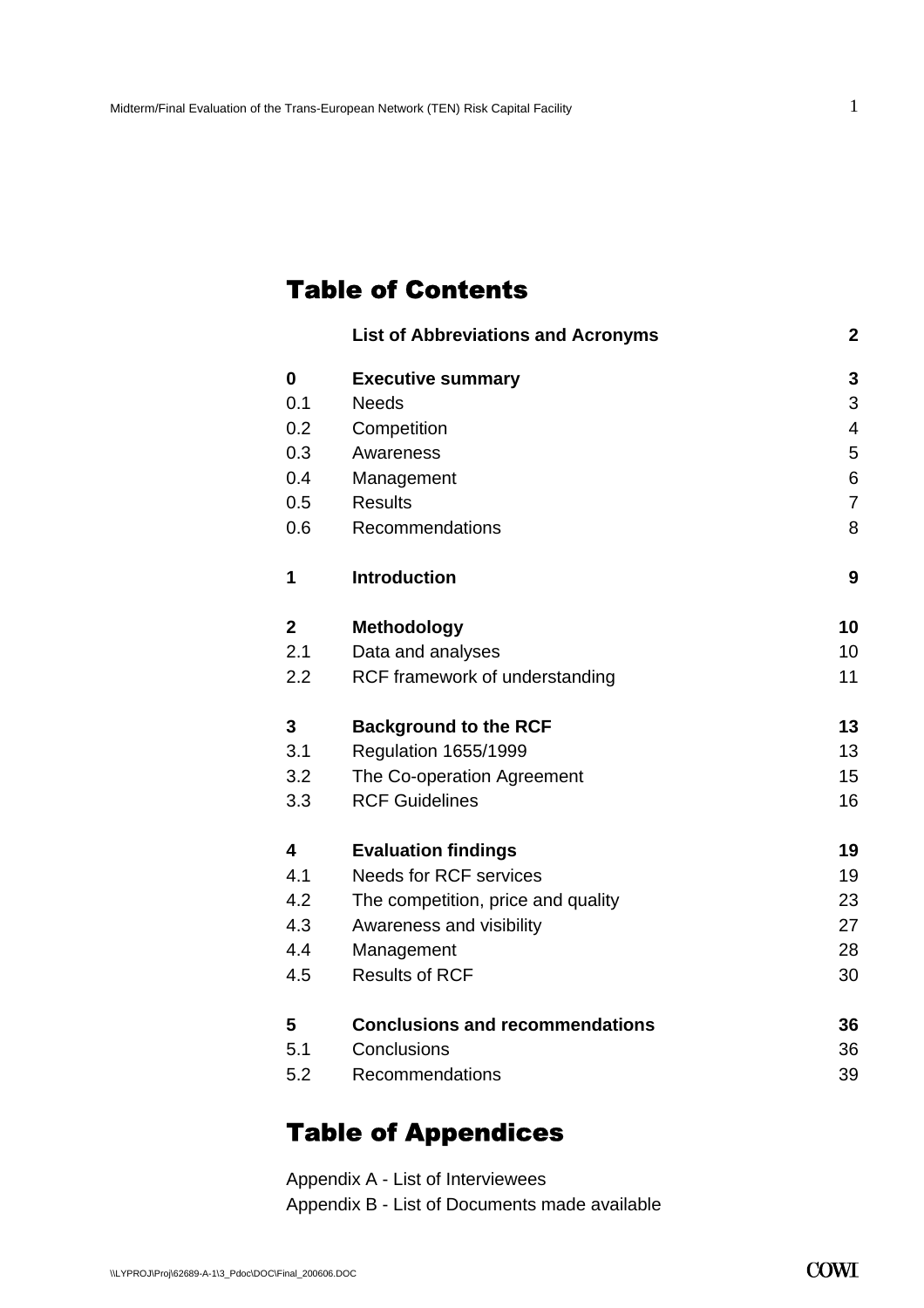# List of Abbreviations and Acronyms

| CA              | Co-operation Agreement                                |
|-----------------|-------------------------------------------------------|
| <b>CDC</b>      | Groupe Caisse des Dépots et Consigations              |
| DG BUDG         | Directorate General Budget                            |
| <b>DG ECFIN</b> | Directorate-General Economic and Financial Affairs    |
| <b>DG TREN</b>  | Directorate-General Transport and Energy              |
| <b>EBRD</b>     | European Bank for Reconstruction and Development      |
| EC              | <b>European Commission</b>                            |
| <b>EDF</b>      | <b>European Development Fund</b>                      |
| <b>EIB</b>      | <b>European Investment Bank</b>                       |
| <b>EIF</b>      | European Investment Fund                              |
| <b>EPIM</b>     | European Public Infrastructure Managers               |
| EU              | European Union                                        |
| <b>GF</b>       | The Galaxy Fund                                       |
| <b>HLG</b>      | High-Level Group                                      |
| <b>KfW</b>      | Kreditanstalt für Wiederaufbau                        |
| <b>MEURO</b>    | <b>Million Euro</b>                                   |
| <b>MoF</b>      | <b>Ministries of Finance</b>                          |
| <b>OECD</b>     | Organisation for Economic Corporation and Development |
| OJ              | <b>Official Journal</b>                               |
| <b>PPP</b>      | <b>Public Private Partnerships</b>                    |
| <b>RCF</b>      | <b>Risk Capital Facility</b>                          |
| <b>SEIEF</b>    | Southern European Infrastructure Equity Finance       |
| <b>SME</b>      | Small -and Medium Enterprises                         |
| <b>TEN</b>      | <b>Trans-European Network</b>                         |
| TEN-T           | Trans-European Network - Transport                    |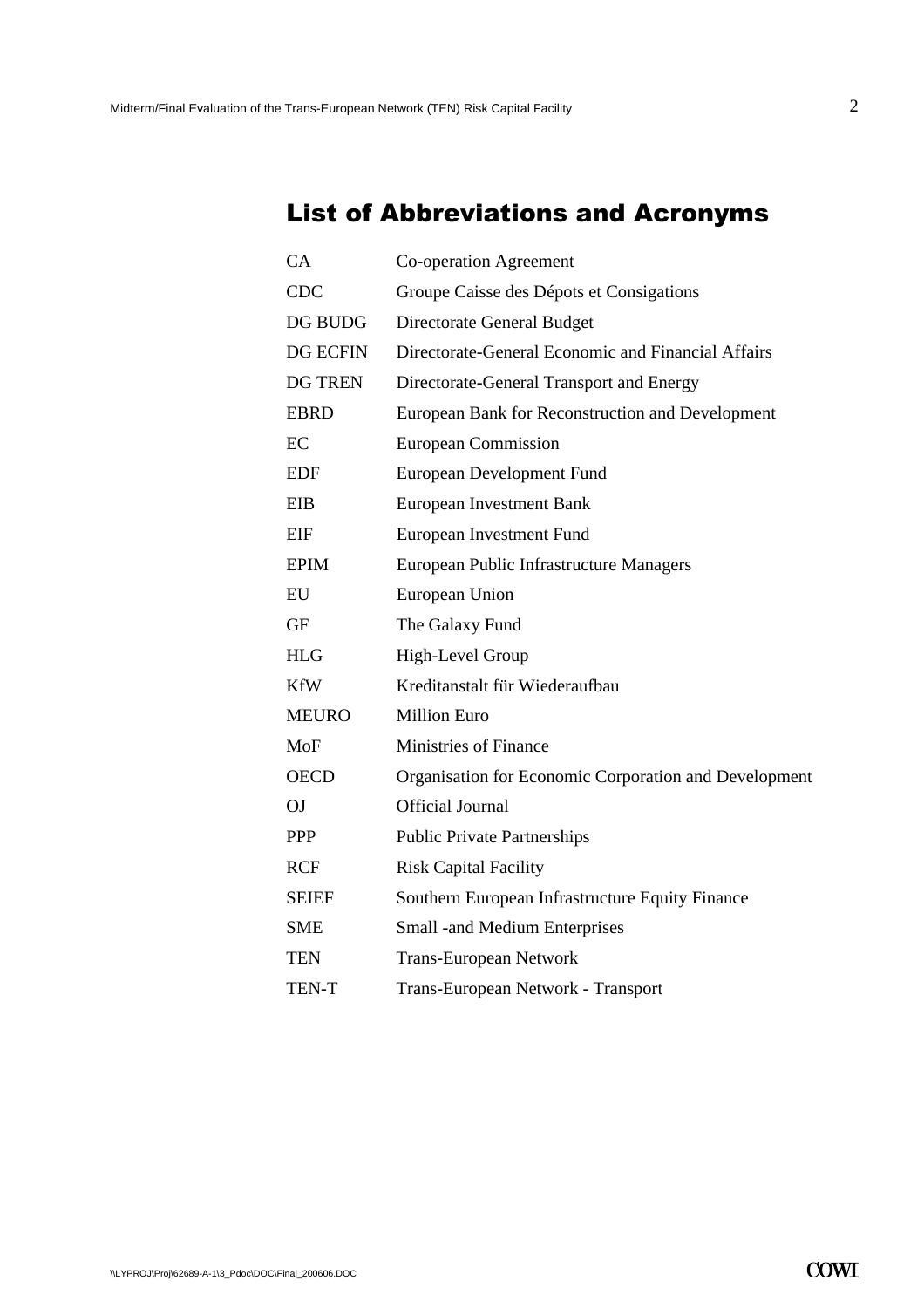3

# <span id="page-4-0"></span>**0 Executive summary**

This report presents the evaluation of the Trans-European Network (TEN) Risk Capital Facility (hereafter referred to as RCF). The RCF was initiated by the European Commission as a facility to provide risk capital to TEN projects that are (partly) privately financed through the concept of Public Private Partnerships (PPP). The European Commission has made available 46 MEURO, under the management of the EIB, for this facility. 25 MEURO has been allocated for the purpose of co-investments with a private infrastructure investment fund, the Galaxy Fund (GF). Of this amount 3 MEURO has to date been disbursed to provide mezzanine debt to ALIS, a project company that holds a concession for the A28 Rouen – Alencon tolled motorway.

Our findings are based on desk research, interviews with the Commission, various market actors – both public and private - and a mission to involved representatives from the GF and the EIB. In what follows we provide an executive summary of the evaluation of RCF. The presentation follows the analytical framework - and hence headings of needs, competition, awareness, management, and results. Recommendations are presented under a separate heading.

### <span id="page-4-1"></span>**0.1 Needs**

The RCF was established in 1999. At the time of conceptualising and initiating RCF, the facility was needed because the outlook for the financial market was one where the investor market was characterised by shortage of equity. The equity available was focussed on technology investments rather than on transport investments. The evaluation therefore concludes that the RCF was devised and created at a time when the need for a financial vehicle of its kind was necessary. At the same time, the Commission had a political wish of establishing a facility that could meet the needs.

It is questionable whether the same need exists today. There are many indications that the market itself is able to supply equity finance support to TEN transport projects - and that there is therefore not presently a need for additional equity capital support.

The Consultant finds, however, that RCF may still be necessary - but for somewhat different reasons. Although PPP is gaining more and more ground in Europe, private financing of TEN-T continues to more an exception than common practice. The reluctance of national authorities to outsource operations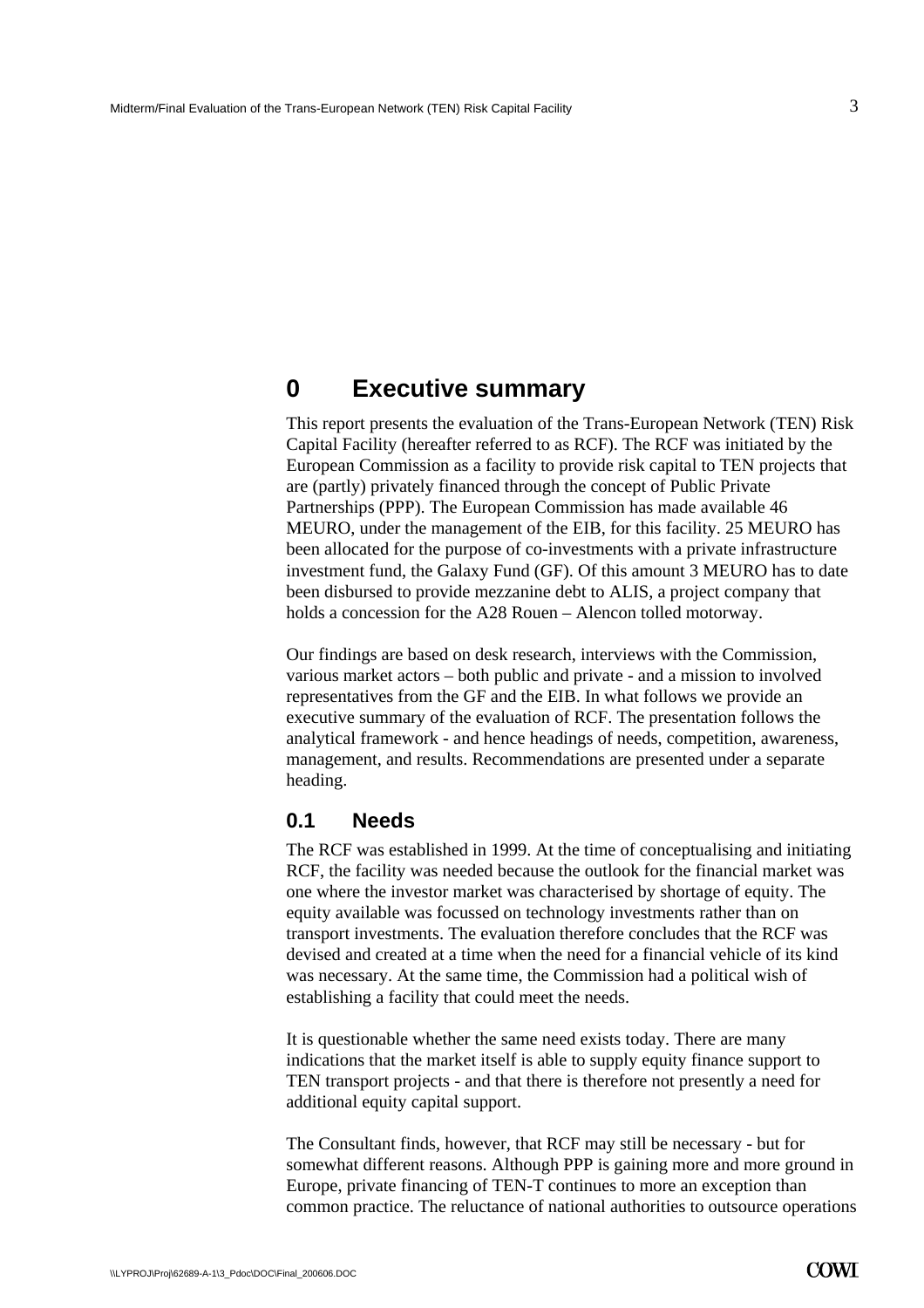of infrastructure assets, and the limited expertise in the public sector to structure projects and contracts involving private sector financing are generally perceived by interviewees as major barriers to the implementation of TEN transport projects.

Looking forward, it is therefore a conclusion that a Commission facility is necessary to fill the role as a catalyst vis-à-vis national authorities in enabling private financing of infrastructure projects.

It is particularly necessary for projects that encompass a high risk profile, e.g. the projects that rely on user charges for recovery of costs. The Commission's involvement through the RCF is likely to provide comfort to possible investors and banks as confirmed by most interviewees.

The conclusion regarding the future need for a facility like RCF should at the same time be seen in light of other Commission initiatives. The Commission has initiated the development of other instruments to address barriers that hinder the development of PPPs, particularly in member states. Relevant in this respect is the guarantee instrument recently developed by the Commission which is designed to mitigate the risks for private investors. Another example is the implementation of the Commission backed JASPERS (Joint Assistance to Support Projects in European Regions) which is designed to provide technical assistance for project preparation, consequently easing the burden of high transaction costs associated with PPPs.

## <span id="page-5-0"></span>**0.2 Competition**

The evaluation has been undertaken based on the assumption that RCF needs to be competitive in order for its products to be used. Based on interviews with private risk capital providers, in particular PPP funds, the following findings have been made:

- RCF was discussed at the 1997 meeting of the High Level Group on Public-Private partnership Financing of TEN Transport Projects. At the time, Macquarie Infrastructure Group was in possession of a near monopoly on the market for private risk capital. Contractors were the only other possible providers of equity capital.
- In 2006 this situation has changed. GF was established in 2001 as a fund with exclusive focus on transport projects. Macquarie is still in the market - although with a smaller market share (approximately 30-40 %) of the global market for risk capital. But the big change was an influx in 2001 and 2004/2005 of a number of new funds. From a situation with only one fund in 1997, there is today at least 13 funds in the market. The new players do not focus on transport (except for GF) - but transport projects are still potentially part of their portfolios.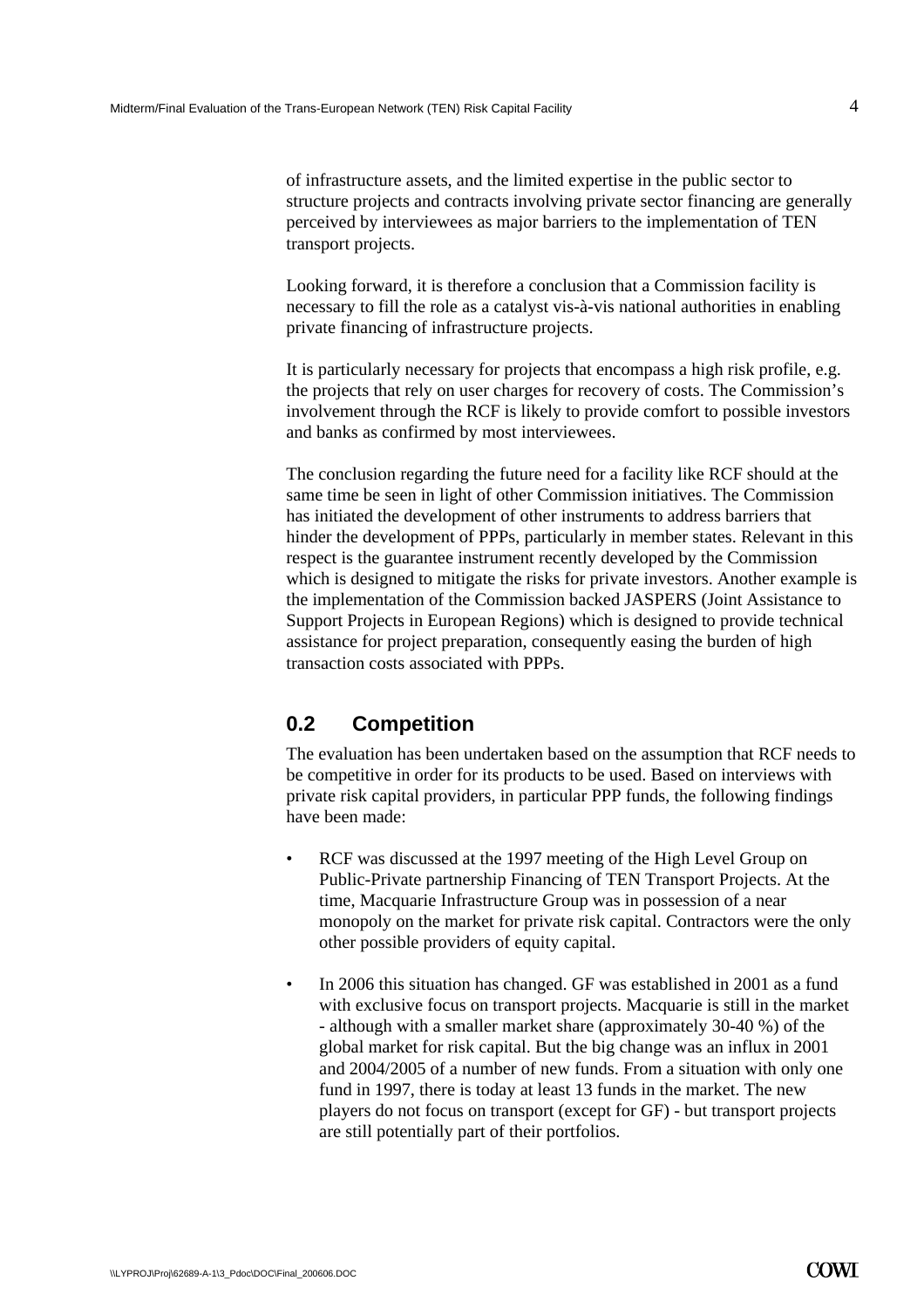- The total volume of risk capital comes close to 16 billion. A significant portion has already been committed - estimated at approximately  $\epsilon$ 6 to 7 billion, leaving 9-10 billion un-committed.
- It is reasonable to assume that of the capital not yet committed 25-40% would be available for infrastructure projects in OECD countries, including social infrastructure and utilities. Of this amount a potential supply of approximately  $\epsilon$ 2 to 4 billion is likely to be available for transport projects<sup>1</sup>, including TEN projects. The amount should be compared to RCF with a current potential fund of 46 million.

In total, the competitive situation has changed considerably. To that conclusion, should be added a further fact, namely that the size of RCF may have a negative influence on its visibility in the market - and consequently on its competitiveness and use. Interviewees have expressed the view that RCF has limited funds, and that it is therefore not particularly attractive.

### <span id="page-6-0"></span>**0.3 Awareness**

A key prerequisite for fulfilling the purpose of RCF is that the facility and its products are sufficiently visible to its potential customers (i.e. governments and PPP centres in relevant recipient countries, financial intermediaries specialised in infrastructure financing, relevant private sector consortia leaders bidding for PPP projects in infrastructure sectors).

Interviews made with these potential customers during the evaluation show that few of them are aware of the Risk Capital Facility. At best interviewees express an awareness of the existence of Galaxy Fund.

The evaluation shows that for private sector risk capital funds (such as the GF and the other similar funds emerging over the last 5-10 years) proactive marketing/servicing of sales channels and structured identification of investments should be the key management focus in the start-up phase. Proactive marketing remains important until the capital of the fund is fully invested.

The RCF involvement in GF was announced by press releases. Except from that, the market and the market actors have not been made systematically aware of the existence of the facility, neither at the start-up nor subsequently.

The evaluation has not been able to identify a communication strategy targeting key "customers". Along the same lines, it would in principle have been possible to establish a network of key players once RCF was launched, but

 $<sup>1</sup>$  A more accurate assessment is not possible to make as funds do not wish to make this</sup> information publicly available. The figure naturally depends on the development of the market (i.e. are there sufficient opportunities, what are the alternative investment opportunities?)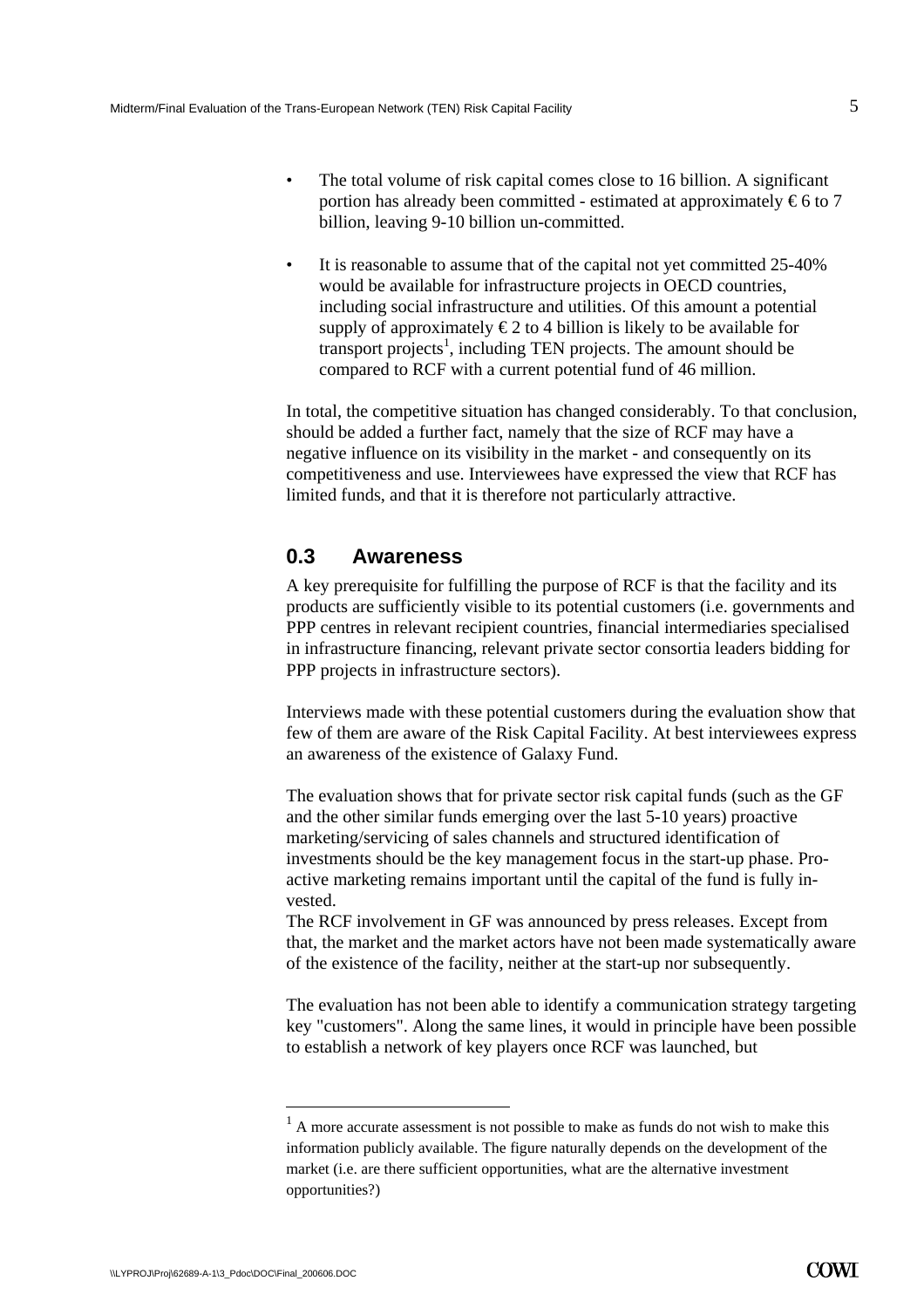establishment of such a network has not been systematically pursued - and has consequently not materialised.

The evaluation of the reasons for the low level of marketing of RCF points to the management set-up as being one of the main reasons. The marketing role was never specified.

The cooperation agreement between EIB and the Commission does not provide any guidance to this effect. Nor has it been specified in other communications which entity should be responsible for marketing RCF and its products whether it should be done by the EIB, the Commission (DG TREN or DG ECFIN), Galaxy Fund or possibly by others.

### <span id="page-7-0"></span>**0.4 Management**

The management structure guiding the operation of the RCF has been a matter for thorough investigation by the evaluation team, based on the assumption that appropriate management is a pre-requisite for facility success.

Interviews, desk studies and analyses show that the management set-up of the RCF is clear. RCF is managed by EIB on behalf of the Commission. Investment proposals shall be submitted to the Commission which in turn shall present the proposal to the TEN-T Committee.

While this management procedure is transparent and ensures accountability, it does leave the operational life of RCF somewhat complicated and bureaucratic. Even worse, it appears unclear to its customers and intermediaries where to turn, and who to talk to. In a financial market characterised by fierce competition, the evaluator finds that this is likely to cool of the demand for the services provided by RCF.

As for capital allocated to GF under the management of EIB, it has been stated by GF that disbursement procedures are quite efficient and effective, and that communication on pending investment opportunities is continuously in place.

The EIB is managing the facility on a contractual basis. However, its role has never been fully operationalised in the Guidelines. In addition, management instruments common to comparable funds have not all been instituted in practice. For example,

- With regard to financial conditions, the Guidelines do not explicitly require a minimum rate of return. This is contrary to regular (infrastructure) funds, where shareholders are informed about the expected rate of return on their investment. This information is normally presented in the Information Memorandum of a fund or facility. Such a memorandum does not exist for RCF.
- The financial details of the facility are not explained, i.e. required investments, estimates of costs of operations, estimates of possible returns.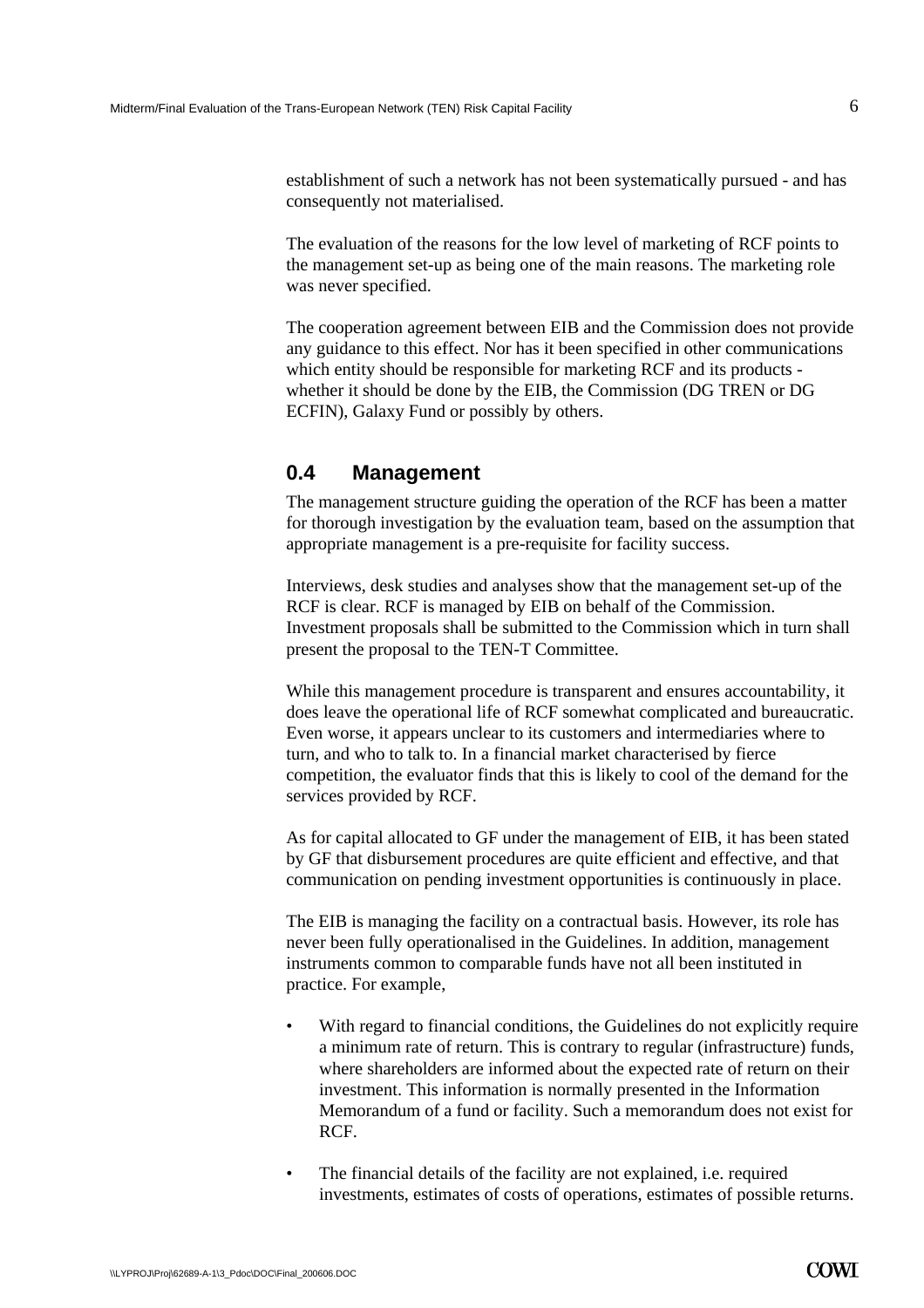- The strategy of the facility, i.e. which sectors to invest in, when to exit, in which countries, etc. is not made explicit.
- The exact organisation of the facility is not explicitly explained to potential "customers". Information is lacking regarding names of persons managing the facility, and under which incentives, who are on the "investment committee", who manages the investments and so on.
- It is not specified whether a management committee has been established. Or at least, the Consultant has not been able to identify minutes from such meetings, who is in charge of such meetings, setting the agenda, etc.
- The quarterly reports from Galaxy to EIB and from EIB to the Commission have not been completed on a regular basis (or at least they have not been available from the files).
- Both DG TREN and DG ECFIN have a role vis-à-vis the RCF. The exact roles and responsibilities of the respective DGs are, however, not clear.
- There is in practice no network between the responsible desk-officers in the respective organisations.

While above-mentioned requirements may seem overly ambitious and somewhat bureaucratic considering the size of the facility, the Consultant maintains that the requirements are still appropriate for ensuring a successful management and implementation of the facility.

## <span id="page-8-0"></span>**0.5 Results**

To date use of RCF has been limited, hence results are also limited. Of the 46 MEURO potentially budgeted for the RCF, 25 MEURO have in fact been committed in two tranches to the EIB and GF. Of the 25 MEURO, 3 MEURO have been spent.

Summing up from the above four analytical levels of needs, competition, awareness and management, it is a conclusion from the evaluation that the main reasons for the limited use are the limited investment opportunities in the market given the slow development of TEN-T PPPs, and the limited awareness in the market of the facility.

As for the limited awareness it is a conclusion that this is mostly caused by inadequate marketing efforts which is for the most part related to an unclear ownership and organisation structure of the RCF. The limited size of funds of RCF may also have a negative influence on its visibility in the market - and consequently on its use.

The analyses show another reason to be the fact that RCF is involved with GF only. While GF is the only fund exclusively focussing on the transport sector, the Consultant finds that the focus on GF restrains the facility from being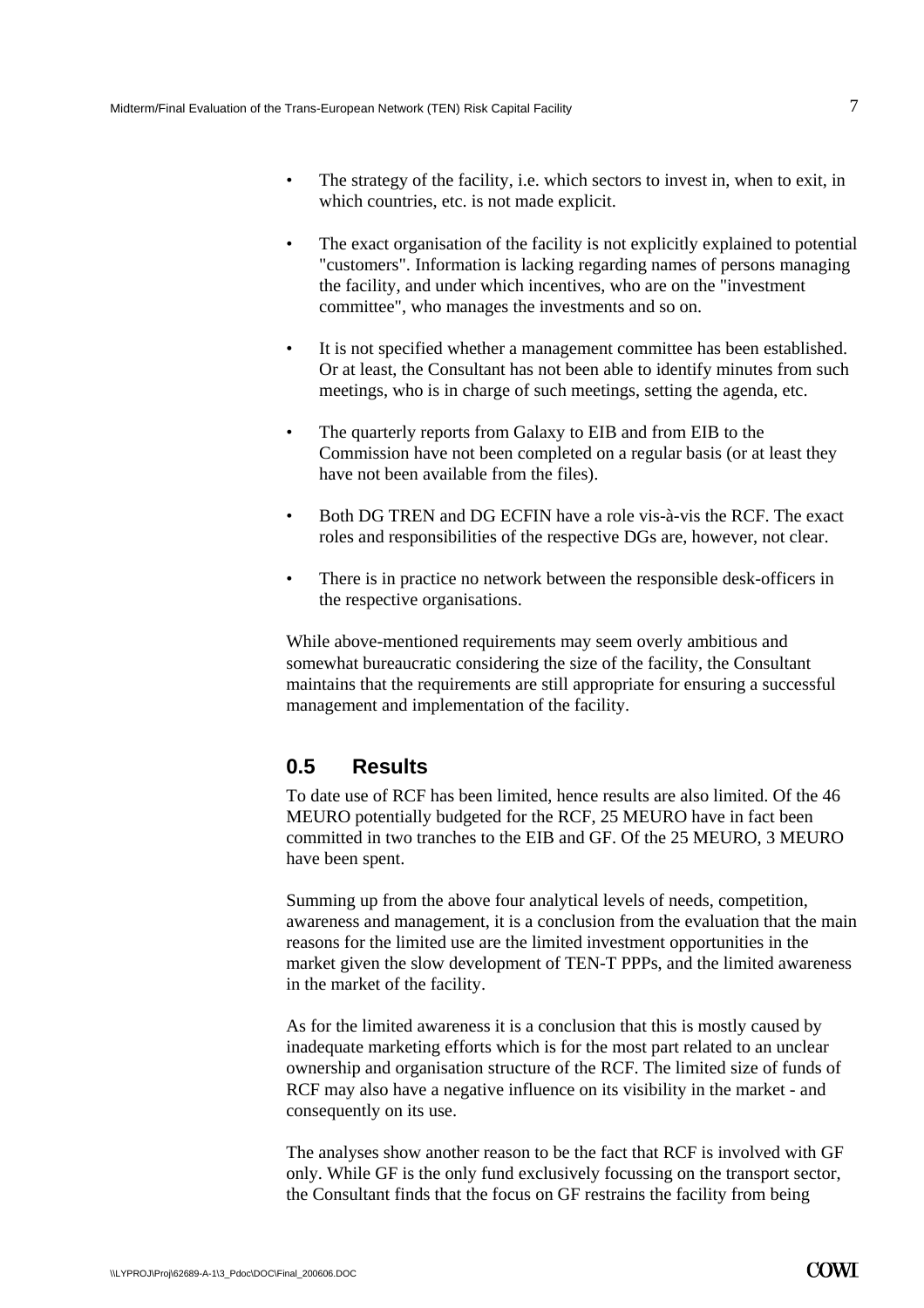known and used by other funds. The latter may not have exclusive focus on transport, but still potentially have large funds available for the transport sector.

The evaluation finds that in general, national authorities do not facilitate private sector participation in the financing of TEN-T projects. Interviewees see this as a major barrier for developing PPP financed TEN-T projects. Therefore it is a conclusion from the evaluation that a Commission sponsored equity facility like the RCF - with a focus on removing the barriers in member states - is needed and will be welcomed by market actors.

## <span id="page-9-0"></span>**0.6 Recommendations**

Given the needs identified in the contemporary market, it is recommended to continue to make risk capital available for TEN-T projects in order to support the development of PPP's for these projects. It is even recommended to increase the available volume of risk capital in order to have a significant impact.

Given the competition it is recommended to redefine the product offering and differentiate them from the private risk capital providers. Possible options are:

- Position the RCF as a public risk capital provider. We recommend to target contracting authorities directly rather than infrastructure funds. The contracting authority could tender the project with a part of the necessary equity already committed by the RCF. This would make the RCF available to all bidders and ensure a level playing field.
- Make the terms of the RCF more attractive, e.g. offering reduced rates of return, last right of withdrawal, free of charge technical assistance in bid preparation. This of course subject to the condition that state aid regulations - and non-distortive requirements in general - are not being violated.
- Offering the product in combination with the other instruments available to the Commission. The guarantee instrument and/or JASPERS are likely to provide synergy and provide a combined vehicle for getting PPP for TEN-T off the ground.

Given the limited awareness and current management structure, it is recommended to renegotiate the terms of the agreement with the EIB as being the current manager of the facility and incorporate adequate incentives for marketing the facility. Alternatively, the Commission and the TEN Committee should consider tendering the management of the facility to a private fund manager.

Given the limited use of the capital committed to GF it is recommended to renegotiate the agreement with GF incorporating a deadline, e.g. 2 years for full utilization of the amount committed. This will enhance the incentive for GF to make use of the remaining budget.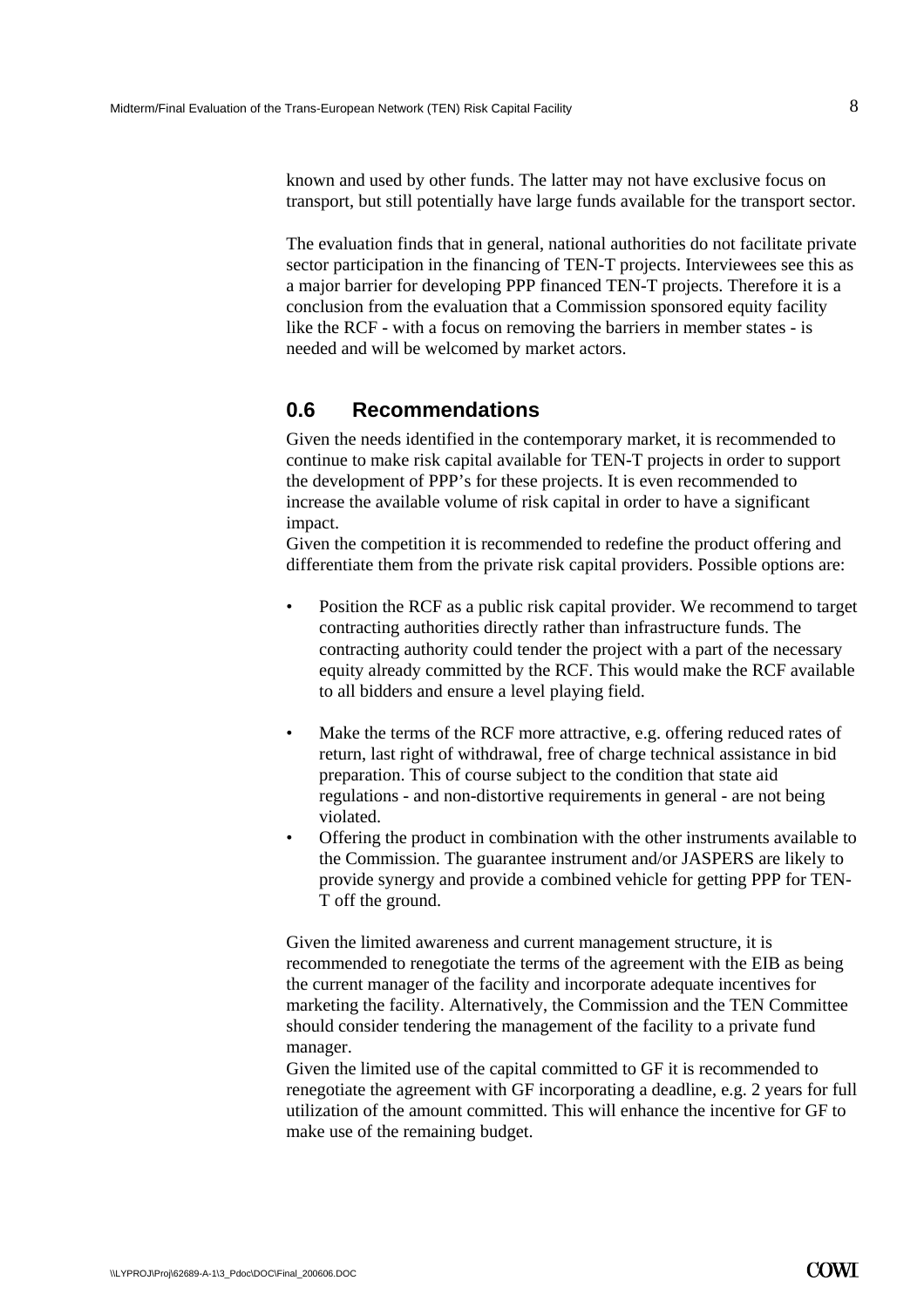# **1 Introduction**

<span id="page-10-0"></span>Background Directorate-General for Energy and Transport (DG TREN), and in particular the Unit responsible for the Management of the Trans-European Network (Unit B3), together with the Directorate-General for Economic and Financial Affairs (DG ECFIN) has initiated a midterm/final evaluation of the Trans-European Network - Transport (TEN-T) Risk Capital Facility.

> The evaluation assesses the appropriateness and effectiveness of the facility for providing risk capital for Trans-European Network transport projects and for involving substantial private-sector investment.

> The evaluation will be used to make decisions concerning improvements to the current approach or whether to develop a more effective approach in the future.

> The Draft Final report was submitted to the evaluation steering group on 16 May for the purpose of a discussion at a meeting between the Steering group and the consultant on May 23. Based on comments made at that meeting, a 2nd Draft Final Report was issued on June 8. The Final report has been finalised based on written comments made by the Commission to the June 8 report.

The report has been prepared by COWI under the existing COWI Service Framework Contract with DG TREN covering Ex Post and Mid Term Evaluations (Ref. TREN/A1/17-2003 Lot 2) and in response to the Terms of Reference included under Work Order TREN/O5/ADM/S07.52507.

Readers should note that the report presents the views of the Consultant, which do not necessarily coincide with those of the Commission.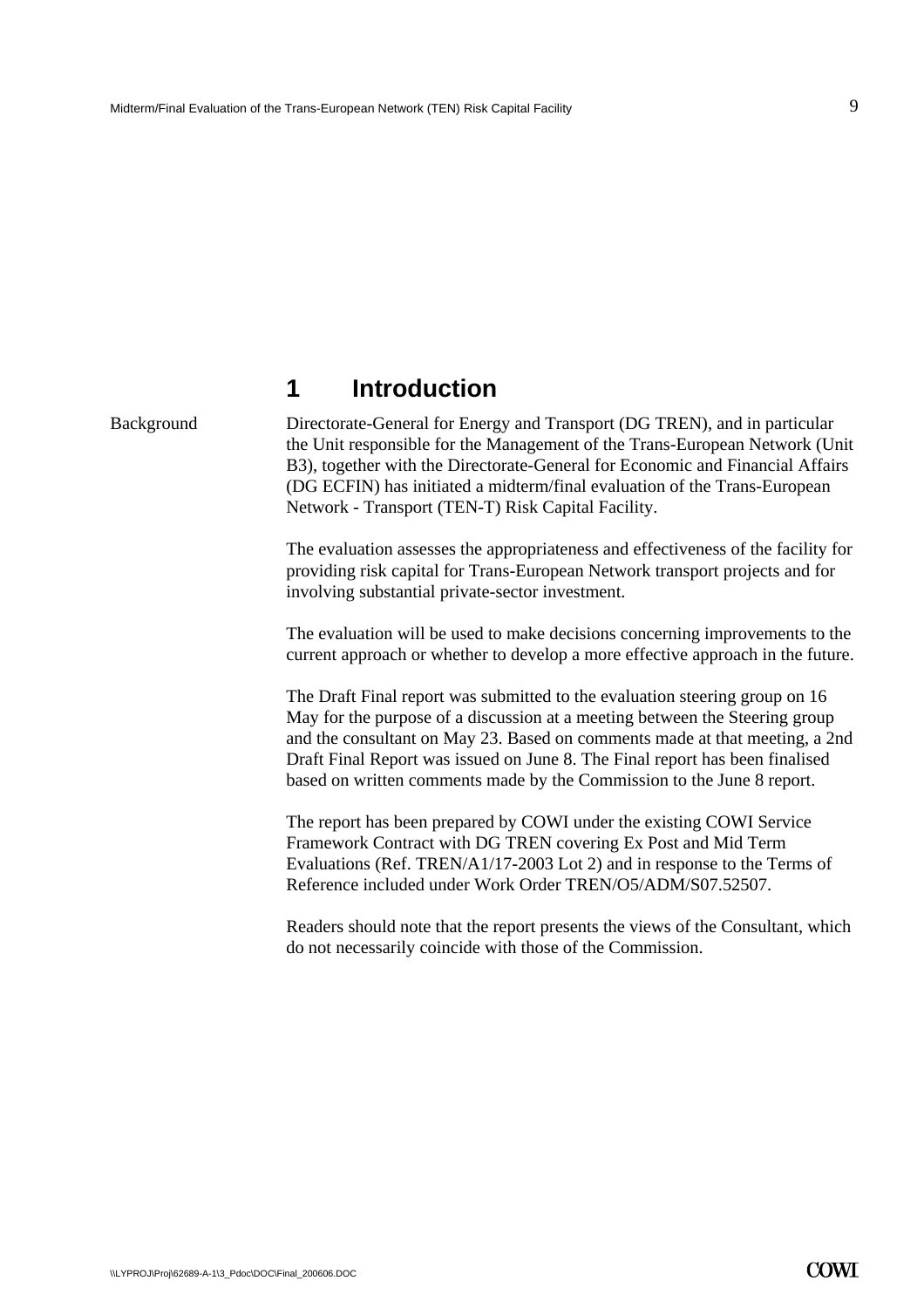# <span id="page-11-0"></span>**2 Methodology**

The Community contribution to the funding of TEN-T projects has so far almost solely been based on grants. In view of strong budgetary restrictions at both the European and the national levels and of the increasing number of privately co-financed and managed projects, article 4 of the TEN financial regulation (2236/95 as amended by 1655/99) foresees a range of private sector oriented forms of aid. Article 4 (e) provides for a *"risk capital participation for investment funds or comparable financial undertakings with a priority focus on providing risk capital for trans-European network projects and involving substantial private-sector investment*….."

*The evaluation shall assess* 

- *the potential practicalities for the implementation of this form of aid in the new financial perspective period 2007-13…..*
- *It shall be used to formally verify that the financial intervention is based on a coherent strategy, which is relevant to the needs, problems and issues that it is supposed to address.*
- *It must also ensure that this strategy is complementary to, coherent with and not in contradiction with other public interventions at European and National levels"2*

The focus of the evaluation is on the formative aspects, and it is a mid-term rather than a final evaluation<sup>3</sup>.

# <span id="page-11-1"></span>**2.1 Data and analyses**

Our findings are based on analyses of data originating from desk research, interviews with various market actors – both public as private- and a interviews with relevant representatives from the Commission, GF and the EIB (see Appendix A with list of interviewees).

Also we have interviewed, representatives of PPP task forces and Member States ministries (transport, finance). We have carried out a preliminary

<sup>&</sup>lt;sup>2</sup> Cited from Specification of Services.

 $3$  Agreement reached at kick-off and inception report meetings.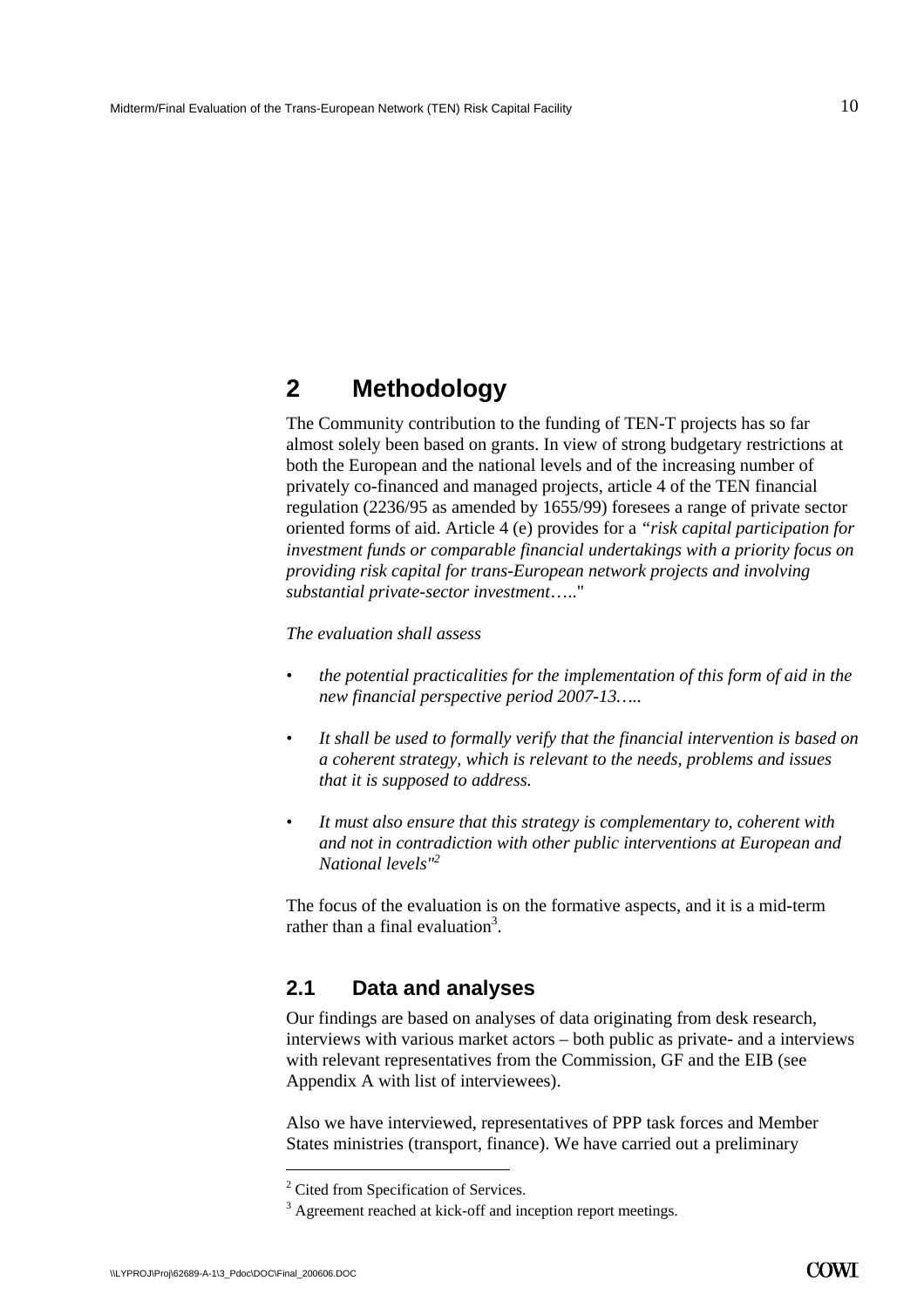In total, we have undertaken 30 interviews, of which 7 have been personal, while 23 have been telephone based.

# **2.2 RCF framework of understanding**

<span id="page-12-0"></span>Framework The RCF framework of understanding is shown in the following figure:

*Figure 2.1* Framework of understanding



The figure shows how RCF's operation is determined by five factors:

- 1 the *needs* for its services and products,
- 2 the *price and quality* of its products compared to that of its competitors,
- 3 the *results* achieved,
- 4 the *awareness* among its potential "customers" of its existence and
- 5 the way the Facility is *managed*.

The analyses and the questions answered by the evaluation was structured along the headings of the five factors.

<sup>&</sup>lt;sup>4</sup> Note that this is preliminary as funds often do not wish to disclose financial details.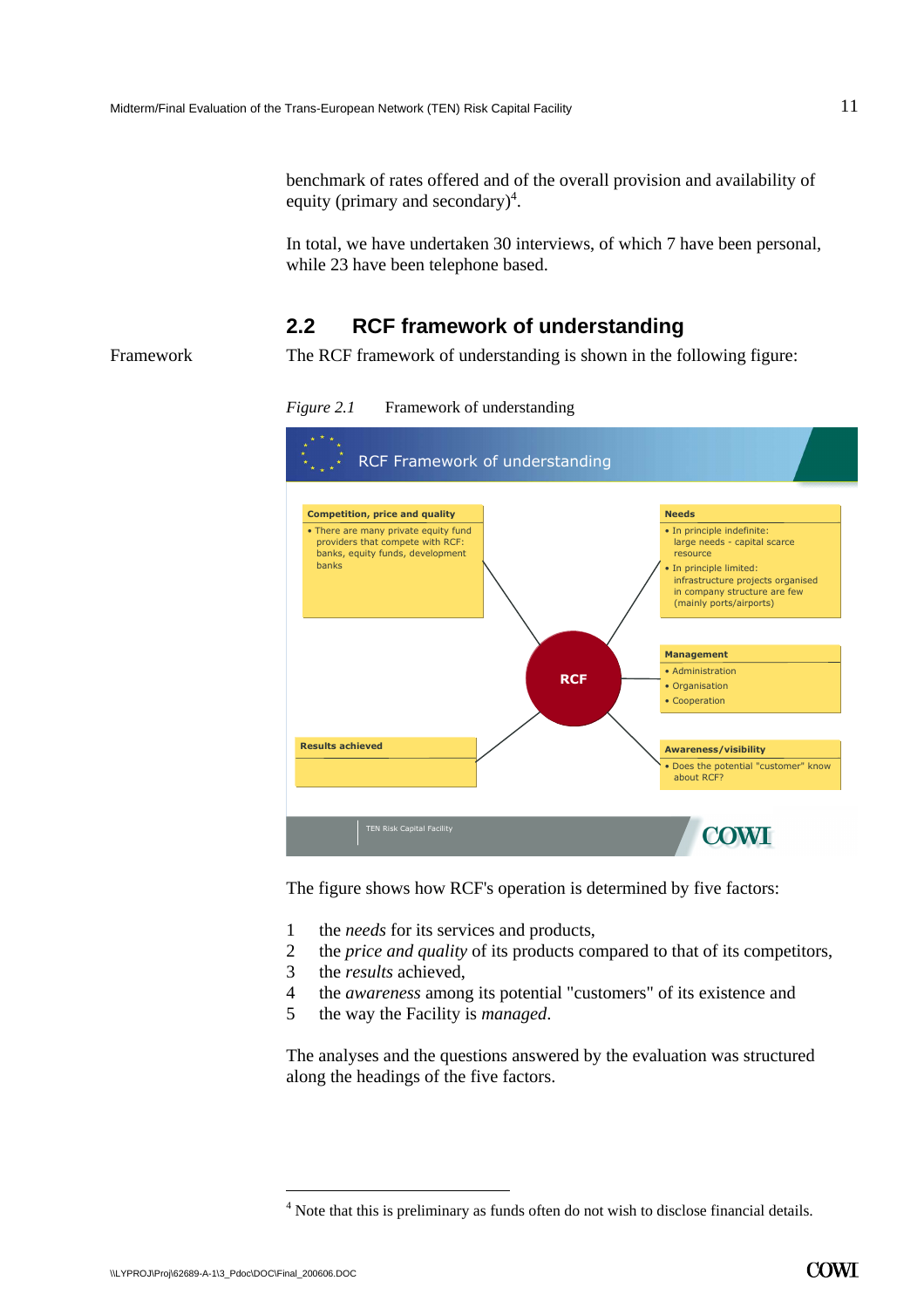<span id="page-13-0"></span>Interfaces  $\&$  players A graphic presentation of the interfaces and players involved is presented below:



*Figure 2.2 Financing strategy for TEN projects (potential interface problems)* 

The figure shows:

- the demand for, supply of and flow of financial funds for TEN-T projects,
- the key funding constraints in terms of budgetary limitations and market imperfections,
- the role of the TEN Risk Capital Facility, other EU/national programs and the private capital market in closing the financing gap (the private capital market consist of funds like KfW, international banks like EBRD, Macquarrie, private banks, etc.),
- the identified barriers and possible solutions.

[Figure 2.2](#page-13-0) is used for illustrating the barriers for the RCF activities, and the areas for recommended actions to be taken in future.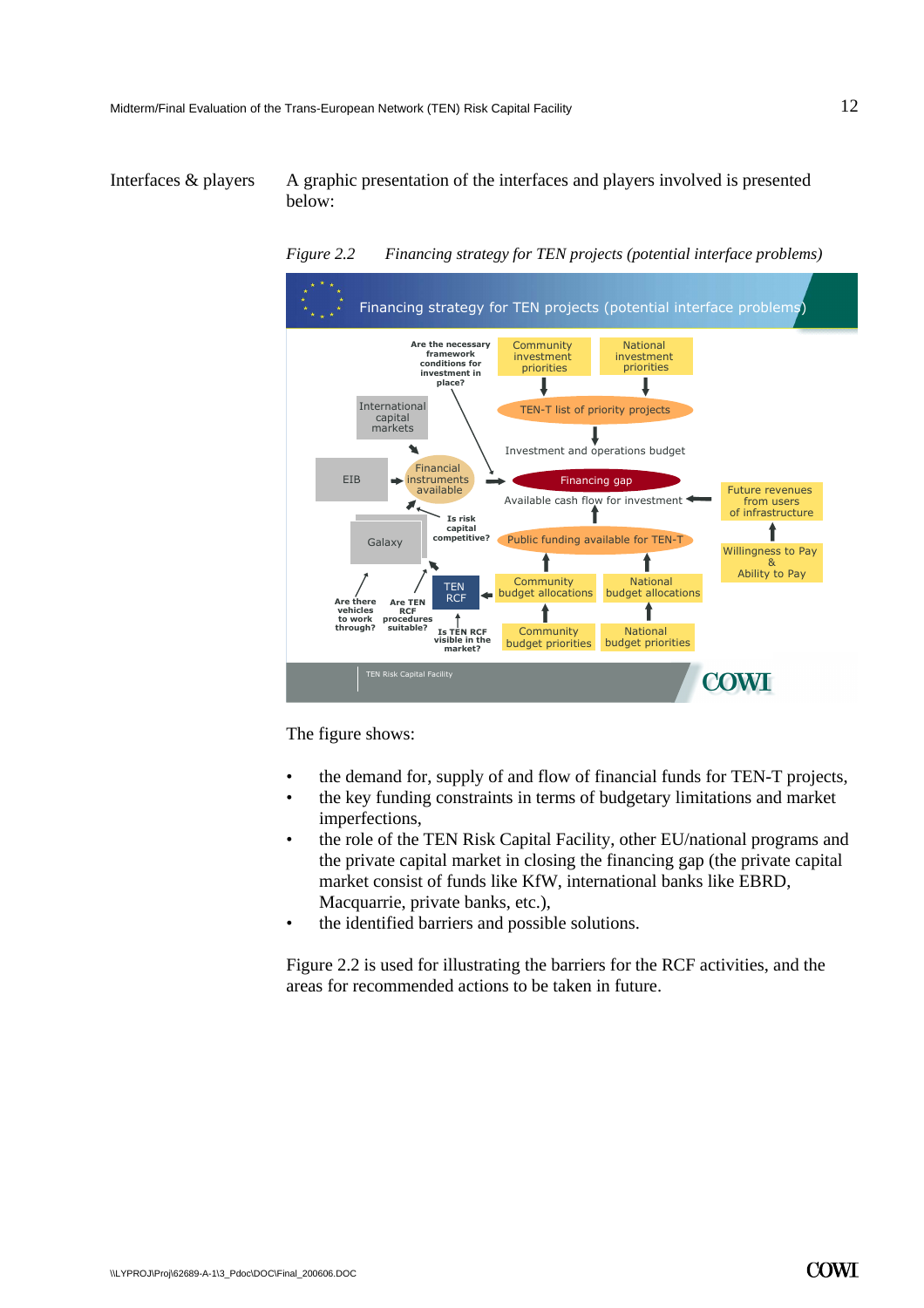# <span id="page-14-0"></span>**3 Background to the RCF**

Since the early 1980s, the Commission has supported the development of transport infrastructure in Member States. This financial support has been increasingly organised over the years, and developed from 1995 into a proper programme to the benefit of the Trans-European Transport Network (TEN-T).

Building and completing a modern, multi-modal and reliable transport network is recognised as essential to the development of European objectives of integration and economic growth. The need for capital investment in transport infrastructure in Europe is very large, and will require time. The budgetary constraints of the Member States are limiting the level of public spending in infrastructure across Europe. Innovative forms and means of financing are explored involving mobilisation of private investments.

In 1997 the High-level Working Group on Public Private Partnerships (PPP) concluded that there was a lack of funding from PPPs in the transportation sector. Hence, the availability of private funds needed to be promoted if TEN projects were to be developed as PPPs. This meant using less public resources to help encourage investments from the private sector. The conclusions of the High-level Working Group were fully endorsed by the Commission and the Council of Ministers in October 1997.

# <span id="page-14-1"></span>**3.1 Regulation 1655/1999**

The TEN Financial Regulation No. 2236/95 of 18 September 1995 laid down the general rules for the granting of Community financial aid in the field of trans-European networks (TENs). In addition to the traditional forms of EU interventions consisting of direct grants<sup>5</sup> for studies and works, the 1995 Regulation also provided for interest subsidies for loans and contributions towards fees for guarantees for loans from EIF or other financial institutions. In July 1999 the European Parliament and the Council adopted Regulation No. 1655/1999 amending the 1995 Regulation, and adding the provision of risk capital to the list of instruments available to the Commission.

Risk Capital Participation for the First Time

Article 4.1. (e) of the amended Regulation was introducing a new form of intervention. The purpose of the new article of the amended Regulation was to provide for risk-capital participation in Community aid for projects with the

 $<sup>5</sup>$  The instrument generally preferred by Member States and project promoters.</sup>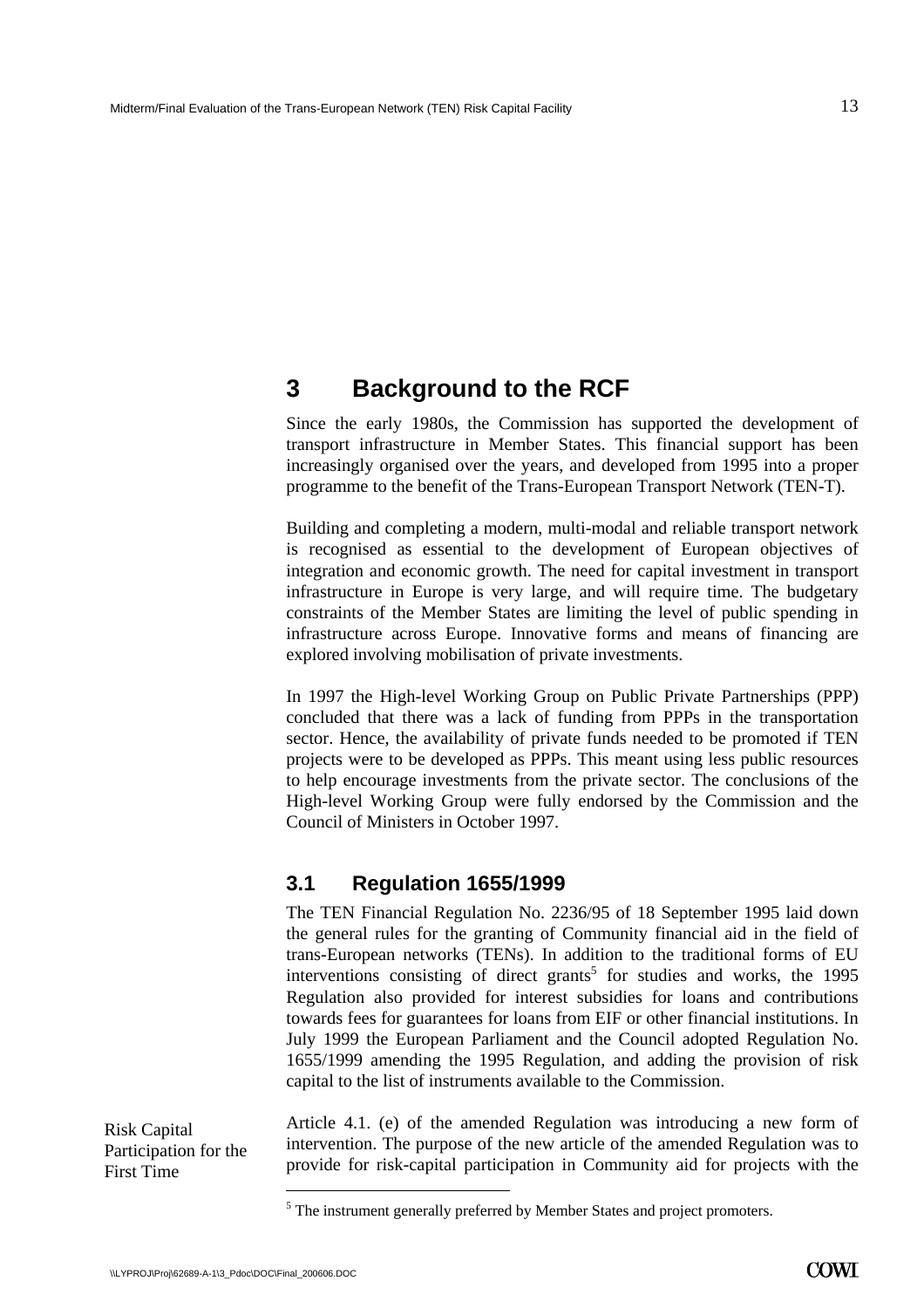overall aim to help facilitate the implementation of TEN projects. The Regulation was published in the Official Journal C 188 on 4 July 2001 and it entered into force hereafter.

The aim of the Regulation is to encourage a larger involvement of investments from the private sector in the future. Until now financing has mainly come from public sector investment and EU budgetary sources in the form of grants and loans from the EIF and the EIB. Public financing will, however, remain a keystone in major infrastructure investments. Encouraging the Private Sector to Participate

Maximum Investment Risk capital participation is allowed to a certain extent in investment funds that promote TENs. To begin with, risk capital could amount to up to 1% of the overall budget amount, which has been made available for TEN-T projects for the period 2000-2006. This limit was increased up to 2% as from 2003 following a review of the functioning of this instrument and an examination of its future possibilities.

With the facility, the Commission can participate through the TEN budget in investments in TEN projects together with private investors. The TEN money will only be allocated through the facility to concrete projects. Participation of Risk Capital

> Participation of risk capital may be made directly into the fund or comparable financial undertaking or into an appropriate co-investment vehicle managed by the same fund managers.

> Prior to any investment in a project, a detailed breakdown of estimates is required concerning the sources of contributions from the Community and from national, regional and local government bodies, as well as the extent of financial contributions from the private sector.

> The Commission is the overall responsible body. The Commission must regularly inform the TEN-T Committee, i.e. the Member States, of the progress of programmes and of any decisions taken by the Commission in allocating Community funds for projects.

Management The Regulation $<sup>6</sup>$  stipulates that the management of the Community contribution</sup> will be ensured by the European Investment Fund (EIF). Before the RCF commenced its activities the management was, however, transferred to the European Investment Bank (EIB) as per the Co-operation Agreement of June  $2001$  (see Ch 3.2)<sup>7</sup>.

 $6$  The Regulation also stipulates that Before the end of 2006, the Commission shall submit to the European Parliament and to the Council a comprehensive report of the experiences so far concerning the use of risk capital in Community aid - hence the present evaluation.

<sup>&</sup>lt;sup>7</sup> With a reform of July 2000 the business activities of the EIF was concentrated on support to the development of SMEs. As the EIB since 1997 had developed its own venture capital activities, it was decided to transfer RCF to the EIB.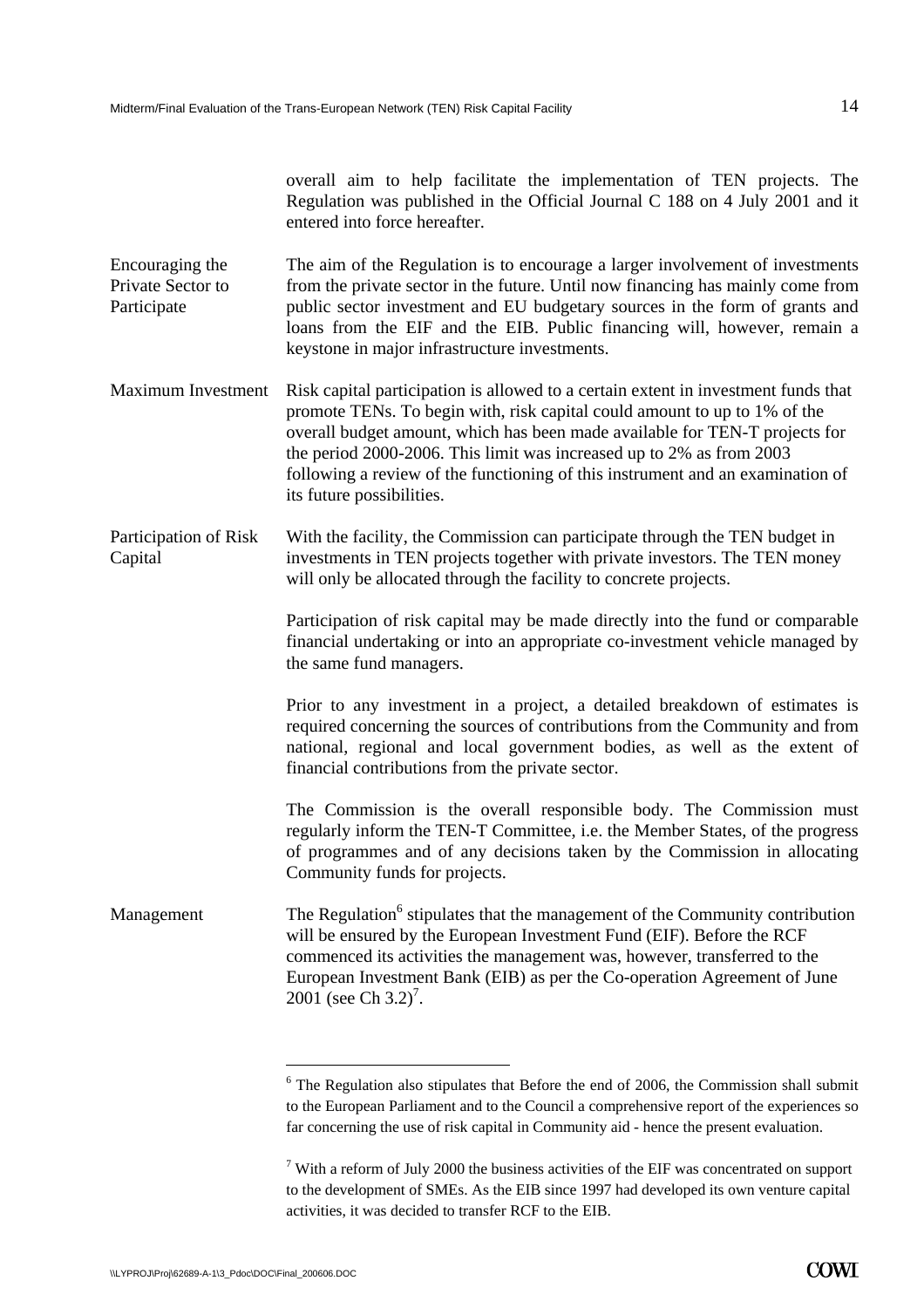<span id="page-16-0"></span>Co-operation Agreement

Financial Framework The financial framework for the implementation of the TEN-T Regulation for the period 2000-2006 was initially set to EUR 4600 million. Thus, the maximum allocated to RCF is EUR 46 million over the same period<sup>8</sup>.

# **3.2 The Co-operation Agreement**

The Co-operation Agreement (CA) was signed by the Commission, the EIB, and the EIF in June  $2001^9$ . In the CA the EIB agrees to manage the RCF and to undertake all investment activities in its own name on behalf of, and at the risk of the Commission.

The Interservice Consultation on the Agreement was initiated by the DG ECFIN on 27 February 2001 and ended on 12 March 2001. For the purpose of ensuring maximum transparency on how investments are selected it was decided to publish the investment policy, which the EIB should follow in the Official Journal of the EC.

The Co-operation Agreement laid down the detailed terms and conditions for implementing Community assistance. The Agreement takes into account the provisions laid down in the Annex to the TEN Financial Regulation.

The role of the EIB was defined according to the CA as being to:

- Identify, investigate and evaluate investment proposals;
- Following approval, negotiate the terms and conditions of individual investment proposals and commit the funds required for the relevant investment;
- Ensure that the contractual documentation signed by the EIB in respect of individual investments include appropriate provisions;
- Exercise all rights relating to the investments in the interest of the Commission. This includes voting rights and rights to participate on boards and committees;
- Open and maintain bank accounts on behalf of the Commission;
- Monitor and provide information in relation to investments;
- The Commission will remunerate the EIB for the services rendered under the Co-operation Agreement;

 $8$  It is to be noted that the TEN regulation provided that out of the 4.6 Billion Euro, 4.17 were earmarked for Transport. Following the 2004 Enlargement the TEN budget was increased to 4.875 Billion Euro so it is assumed that RCF could in theory amount to a maximum of 97.5 Million Euro.

<sup>&</sup>lt;sup>9</sup> On 4 July 2001 the notice of Implementation of TENs Risk Capital Facility was published in the Official Journal C 188.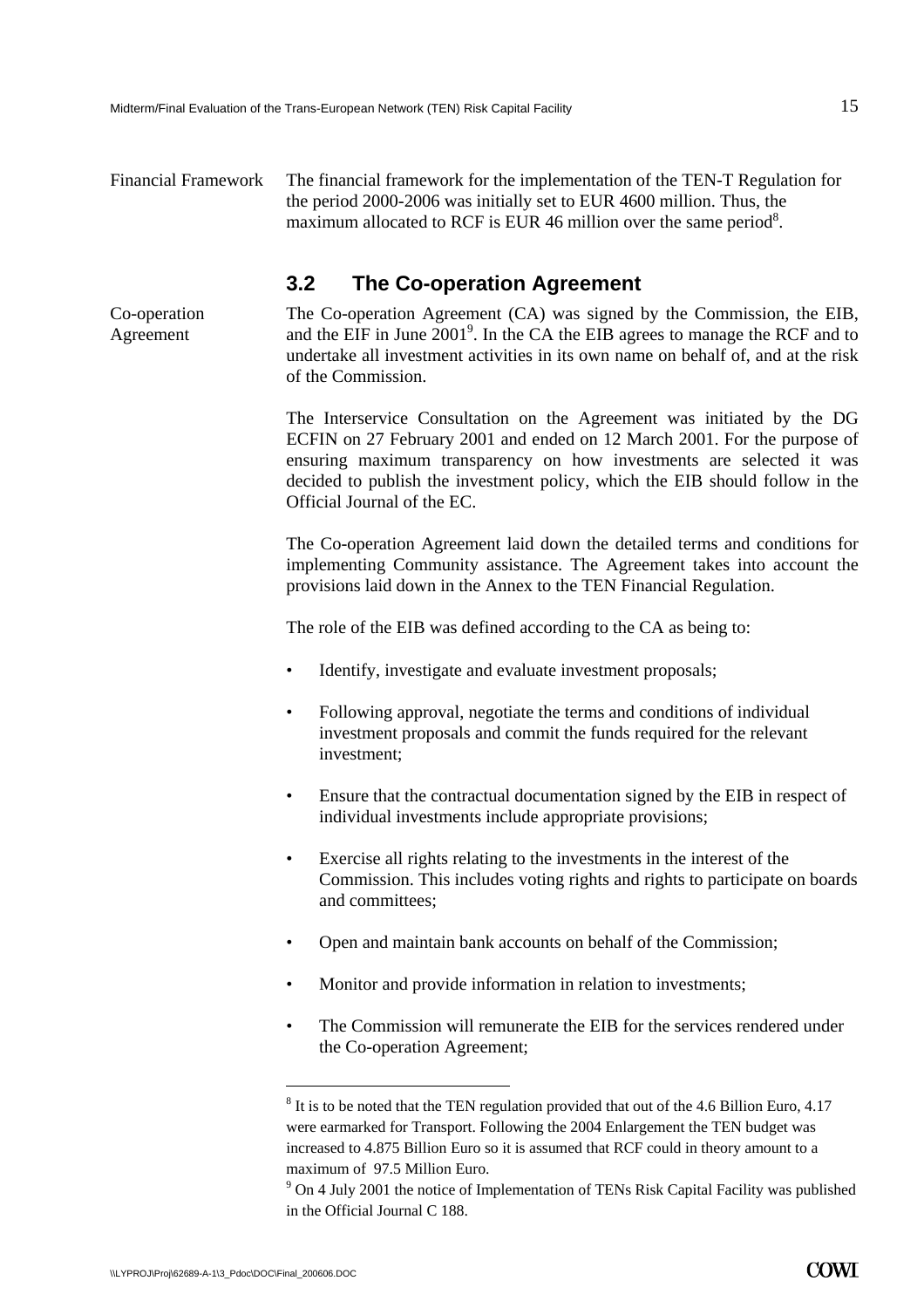The Trust Account.

Remuneration

| The Co-operation Agreement has established a Trust Account.                                                                                                                                                                                                                                                                                     |
|-------------------------------------------------------------------------------------------------------------------------------------------------------------------------------------------------------------------------------------------------------------------------------------------------------------------------------------------------|
| Investments shall be funded out of the Community budget. The Commission<br>shall for this purpose make available funds to EIB through the Trust Account in<br>accordance with Article 3 of the CA.                                                                                                                                              |
| The EIB shall open and manage an account in euro, which shall be designated<br>to and exclusively used for the administration of the Facility (the "Trust<br>Account"). The Commission shall credit to the account the Committed Capital.                                                                                                       |
| The Commission shall remunerate EIB for the services rendered under the CA.                                                                                                                                                                                                                                                                     |
| The remuneration will be paid in terms of fees depending on the service being<br>carried out. The EIB shall obtain a prior approval of the Designated Service<br>before incurring expenditure in excess of EUR 10.000 for individual<br>investments. According to Article 8 in the Co-operation Agreement, the EIB<br>will be remunerated for:  |
| the appraisal and negotiation of each Investment - a success fee; The<br>success fee shall be payable to the EIB on the date the first disbursement of<br>the Committed Capital in relation to an Investment is made pursuant to<br>article 5.8 and at a rate of 1,5% of the Committed Capital for such<br>Investment to be calculated in Euro. |
| the management of the Investments - an administration fee; The fee is paid<br>on an annual basis, and at an amount of EUR 25 000 for each Investment<br>committed. The fee is intended to cover costs of the EIB after the decision<br>to manage a fund has been taken.                                                                         |

• the management of the Trust Account - a Treasury fee.

The fees will be calculated at the rates and on the basis set out in the Fee Letter. Furthermore, the Commission shall reimburse the EIB for customary and reasonable expenditure of the EIB or any of its agents, incurred in relation to legal, accountancy and tax advice and documentation, when negotiating agreements with Infrastructure Funds, independently of the results of those negotiations, or otherwise in connection with the Facility,

The fees will be paid out of the TEN budget. Any interest received on deposits on the Trust Account not yet disbursed to TEN projects can also be spent for this purpose.

<span id="page-17-0"></span>Termination Each of the parties may terminate the CA in respect of investments not yet committed if any of the parties fails to comply with the CA.

## **3.3 RCF Guidelines**

The Guidelines for the development of risk capital into trans-European transport network projects were approved by the TEN-T Committee. In the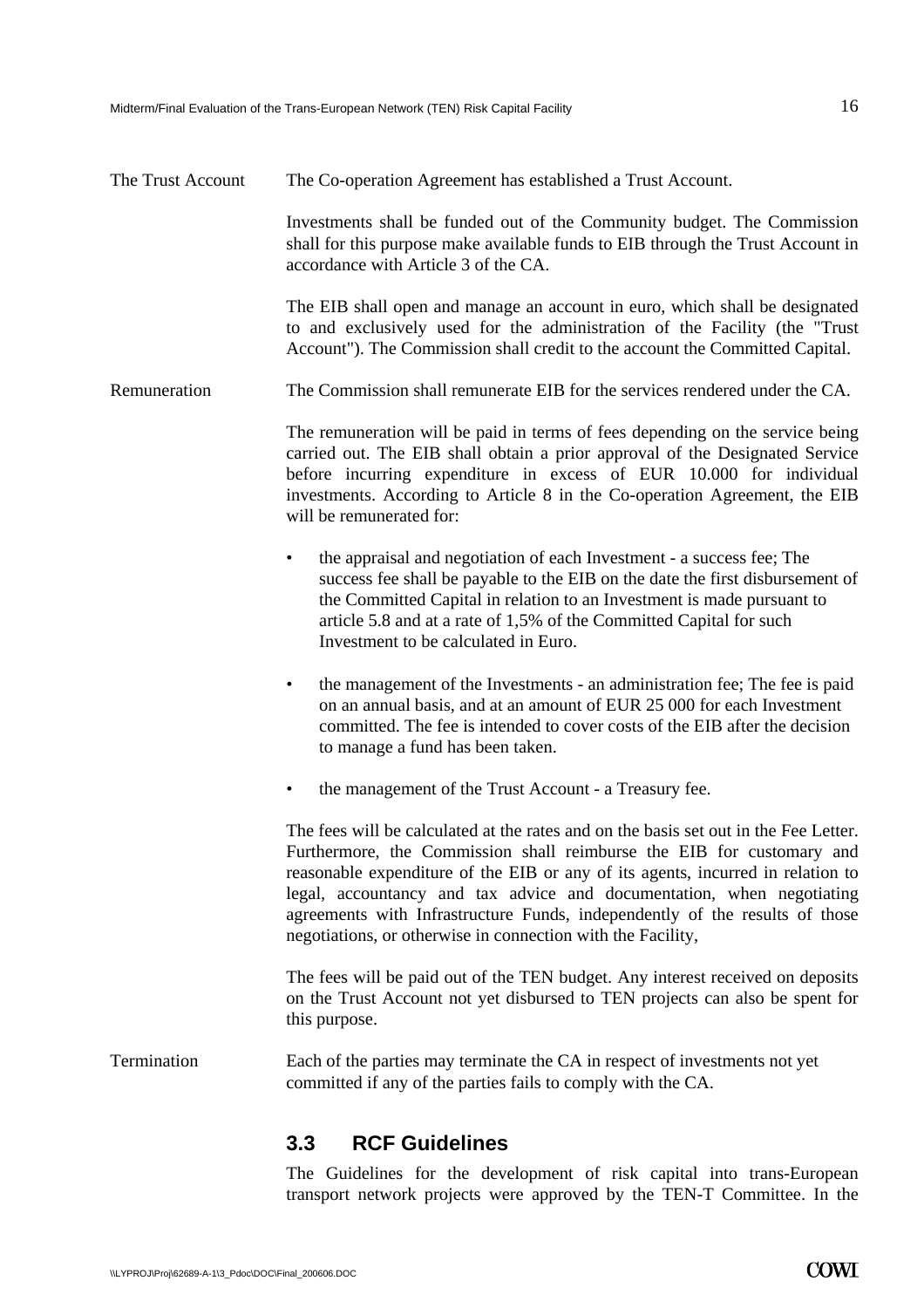meeting of 25 June 2002 the TEN-T Financial Assistance Committee endorsed the draft TEN Risk Capital Facility Guidelines, which was presented by the Commission. Below, the consultant describes the content of the guidelines with respect to the nature of investments and target funds, the financial architecture, approval procedures and reporting.

#### **3.3.1 Nature of Investments and funds targeted**

The overall purpose of the TEN Risk Capital Facility is to invest in, or coinvest with, specialised investment funds or comparable financial undertakings (the Infrastructure Funds) with a priority focus on providing risk capital for trans-European network projects.

The Community stake in an investment fund shall in no case exceed 20% of the total capital of the Infrastructure Fund. The amount committed to an Infrastructure Fund will as a general rule not exceed EUR 25 million. In addition, the Infrastructure Fund must undertake to invest not less than a sum equivalent to two and a half times the Community contribution. This concerns projects which have previously been identified as projects of common interest in accordance with Article 155 (1).

The TEN Risk Capital Facility will target commercially oriented intermediary infrastructure funds operating in the EU managed by independent professional teams.

### **3.3.2 Architecture/financial conditions offered**

With regard to financial conditions, the Guidelines do not explicitly require a minimum rate of return. This is contrary to regular (infrastructure) funds, where the shareholders are informed about the expected rate of return on their investment. This information is normally presented in the Information Memorandum of a fund or facility, in addition to the following information:

- Strategy of the fund (where to invest and where not, when to exit, which countries, and so on )
- Organisation of the fund (who in terms of persons manages the fund and under which incentives, who operates as investment committee, who manages the investments and so on).
- Financials of the fund (required investments, estimates of costs of operations, estimates of possible returns)

This type of information is not available in the guidelines or in a comprehensive way in other key RCF documents. The information included in the guidelines concerns primarily the strategy of the facility, and to a certain extent information on the organisation of the facility.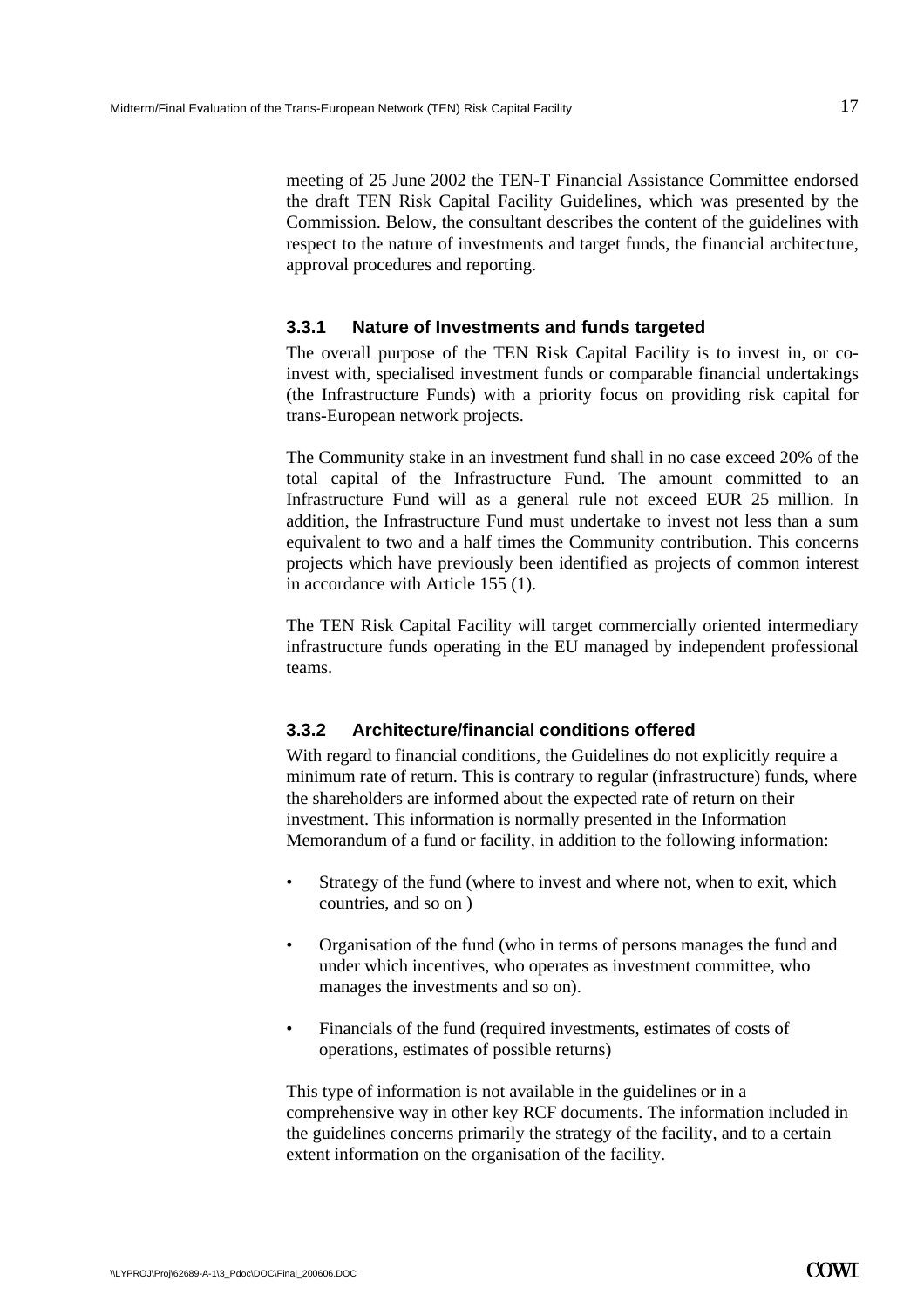#### **3.3.3 Approval of investments and payments**

The EIB manages the scheme on behalf of the Community. The EIB shall submit investment proposals to the Commission for approval.

Within 20 Business Days the Commission may notify the EIB in writing of its decision to submit the proposed investment to the TEN-T Committee.

If the Commission wishes to carry out the investment, the Commission shall inform the EIB hereof, and an Appraisal Report shall be submitted by the Commission to the TEN-T Committee.

The Commission shall hereafter inform the EIB whether the Committee has approved the investment.

In case the Commission does not inform the EIB within this period of time or if the Commission has informed the EIB that it does not intend to submit the proposal to the TEN-T Committee, the investment proposal shall be rejected.

The Commission can reduce, suspend or cancel Budgetary Commitments if an examination reveals irregularities or non-compliance with Article 13 (2) of the TEN Financial Regulation.

The Commission can cancel Budgetary Commitments for projects that have not started within two years following their expected start.

#### **3.3.4 Reporting and monitoring**

The EIB will provide monthly statements to the Commission specifying all transactions on the Trust Account.

At the end of each year any positive balance will be paid to the Commission after deduction of any amount due to other parties.

- The Commission will report regularly to the TEN-T Committee on the implementation of risk capital participation of the TEN Financial Regulation. This includes data on the use of the risk capital investment by the Infrastructure Fund.
- The EIB shall report on the investments to the Commission and shall cooperate with the Commission in the preparation of annual reports on the implementation of the facility to the European Parliament and to the Council and of the evaluations of the facility.

For the 31 December and the 30 June of each calendar year EIB shall provide a report on the investments to the Designated Service and to EIF.

External auditors of EIB shall on a yearly basis audit the Trust Account.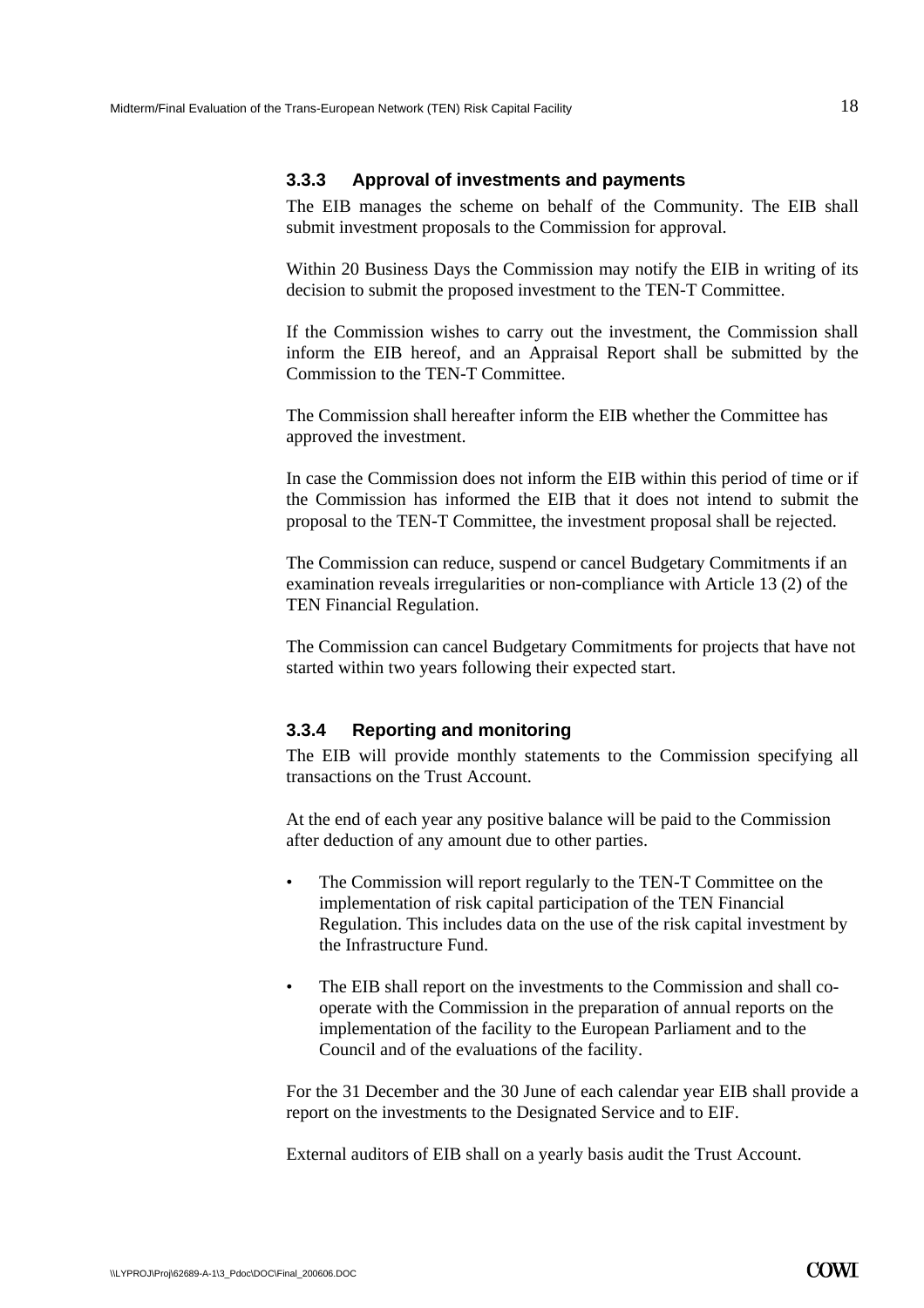# <span id="page-20-0"></span>**4 Evaluation findings**

The presentation of the findings follows our framework of understanding (see section 2.2). Hence, we report on

- Needs
- Competition, price and quality
- Awareness/visibility
- Management and
- **Results**

### <span id="page-20-1"></span>**4.1 Needs for RCF services**

RCF was conceptualised and created during a period with substantial changes taking place in the financial market simultaneously. As such, some of the assumptions and rationales on which the RCF was built changed rapidly.

While the need assessment made at the time of the High-level Working Group on PPP in 1997 (see Ch. 3) may have been correct at the time, these needs, and the market's ability to meet the needs were somewhat different when RCF was launched in 2001. Some of the relevant changes that have taken place concern:

- The relevant country focus of the RCF may shift with EU enlargement. New member states are no longer eligible for funding under the Phare programme, hence they may be more in need of RCF in future.
- A number of countries were previously eligible for funding from the structural funds and/or the EDF. They no longer are. Hence, they are more likely to be in need of private capital, PPP investments and the RCF in future (Ireland, Greece, Portugal, Spain).
- Yet other countries (UK, Germany, France, Italy, the Netherlands, Denmark, etc) - on the other hand - are less likely to day to be in need of RCF than when it was conceived because a capital market with many new infrastructure funds has developed (see section 4.2.1).

The findings concerning needs are presented below as seen from the point of view of the Commission and the market, respectively.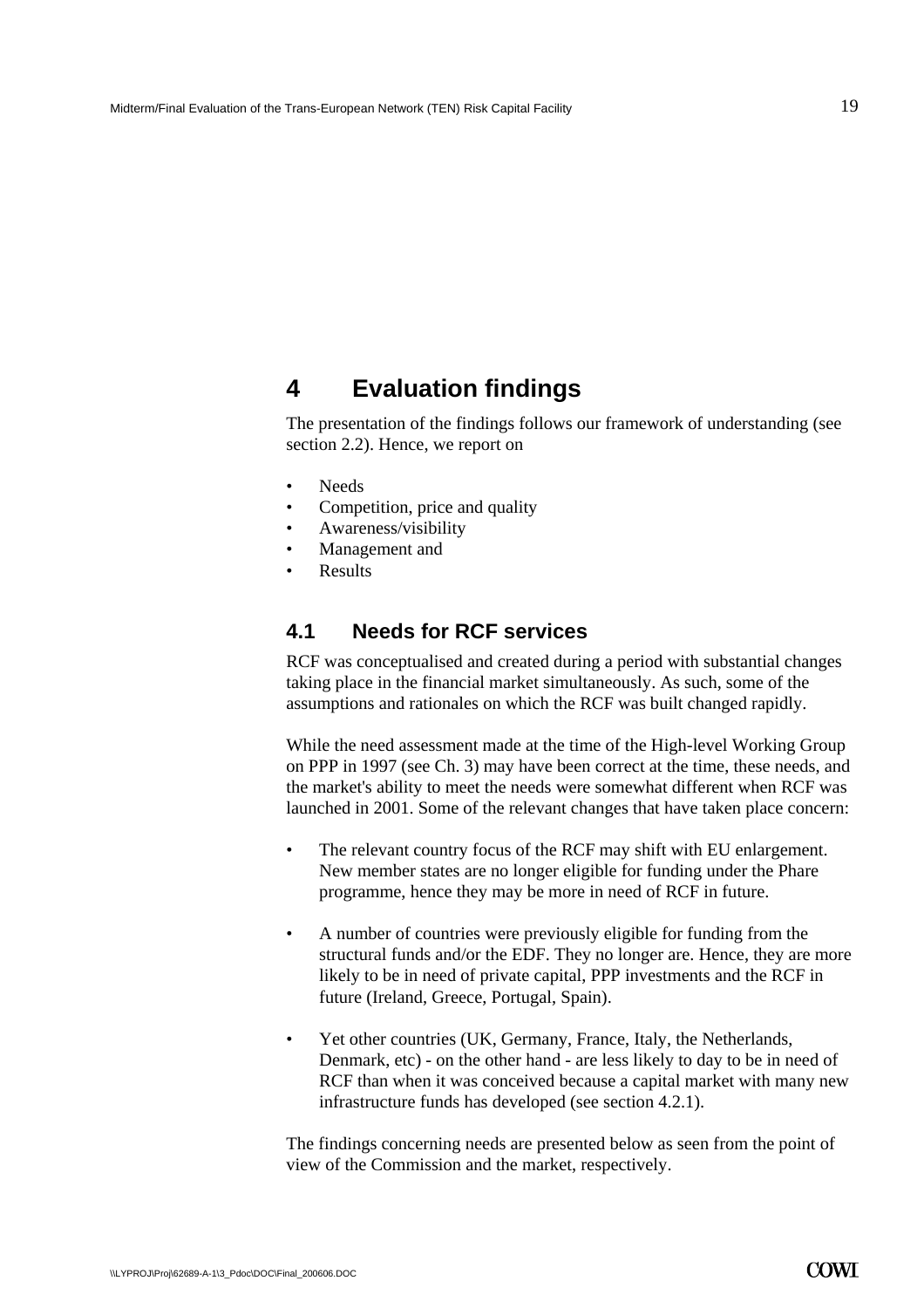#### **4.1.1 At Commission level**

As described in Ch. 3, the initial work and discussions on RCF was undertaken by the 'High Level Group (HLG) on Public-Private Partnership Financing of TEN Transport Projects'.

At the time when RCF was discussed one of the central papers leading up to the creation of RCF indicated that *"there is a perceived need for complementary loan instruments designed to alleviate early operational stage cash-flow risk with amortisation schedule matching the risk profiles of the projects"* (HLG, 1997, p.2).

The ambition was to add leverage to the (potential) market for TEN-T investments. DG ECFIN had had a positive experience with a financial instrument concerning small and medium sized enterprises (SMEs). Clearly the intention was to bring in private sector funding to support infrastructure and transport development. DG ECFIN considered this strategy financially viable.

One interviewee expresses how the idea was to *"ignite and create ignition"*, meaning providing leverage to the financial market. As such there was an important aspiration to create an instrument which could make a difference.

In order to diagnose the need for a financial instrument, the Commission asked for "an outside opinion" by requiring an analysis prior to decision making from a consultancy company (ING Barings).

The report came up with the term of risk capital: *'The study uses the term "risk capital" to refer to equity and quasi equity (including all forms of subordinated/mezzanine debt instruments). Risk capital is defined very broadly as the finance needed in a project to support senior debt.'*

The report by ING Barings estimated the financing needs (1994-2010) to be 136 billion Ecu for Transport and 30 billion Ecu for Energy.

By and large the market seemed to lack financial revitalising. Interestingly enough, the ING Barings report suggested the level of risk capital to be either 10% or 20%. This is again significantly higher than what is the current practice. ING Barings concluded that 'risk capital is least available where it is most needed - at the development and construction stages'. Hence, RCF would be able to address a significant market failure.

Interestingly, the ING Barings report indicates that 'the interview process has clearly demonstrated potential interest from institutions in a fund'. Such funds are primarily pension funds and life insurers.

Furthermore it was reasoned that *"In a public-private partnership framework, public support will fill the gap left once the possibilities of private finance have been used up to an optimal point"* (HLG, 1997, p.4).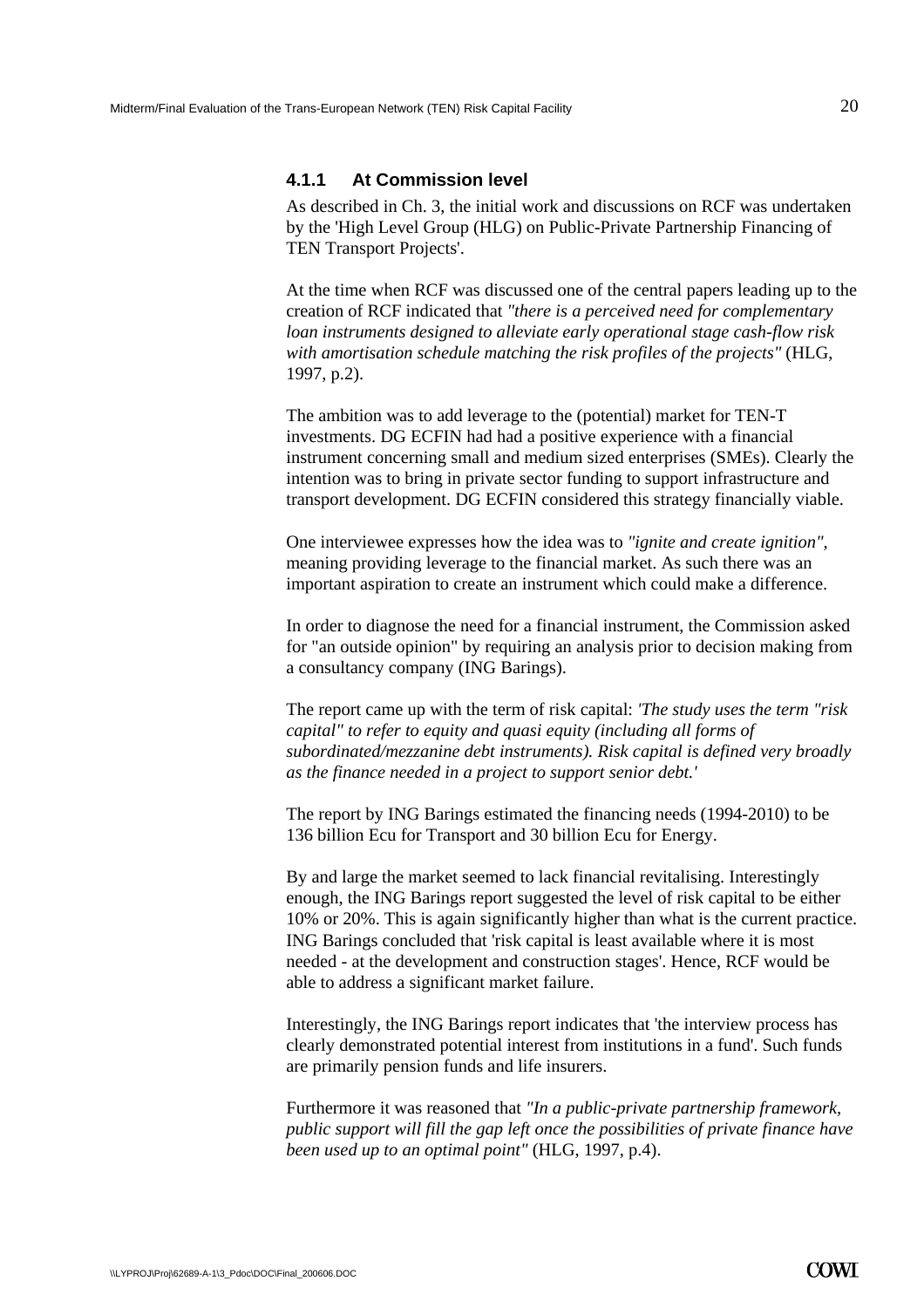*"The availability of public sector equity during the early years of a project significantly helps projects to get off the ground"* (HLG, 1997, p. 13).

One interviewee is of the opinion that *"needs were not diagnosed"*. While needs assessment and analyses prior to launching new initiatives can almost always be improved, our findings do indicate, however, that considerable preparations for setting-up the RCF were undertaken. The analyses proved to the Commission that there was in fact a need for a risk capital facility to further attract private capital for the purpose of developing TEN-T.

To meet the needs of the future, the budgetary appropriations for the TEN-T for the period 2007-2013 will be decided upon by mid-2007. Similarly, a new financial Regulation for the TEN is under discussion. Alongside the more traditional form of direct grant support, 3 intervention types are being considered:

- At the current state of the proposal the continuation of the risk capital facility will no longer have a ceiling of 1% of the TEN budget
- A new loan guarantee fund for TEN-T projects, the management of which would be delegated to EIB
- A pure availability payment instrument for PPP projects

### **4.1.2 At user (market) level**

Except for the UK, the market for PPPs was immature at the time the RCF was conceptualised. The ING Baring report concluded that *'the shortage of risk capital will no doubt pose an even more serious threat to development of PPPs in other EU countries where the financial markets lack the depth of the UK market'*.

It was concluded that the UK market stood out as being considerably larger than all other EU markets combined! Therefore the need for a risk capital instrument was considered large in the Commission (DG ECFIN and DG TREN).

At the same time, the number of infrastructure funds in the European market was very limited. As can be seen from Table 4.2, only two funds (Macquarrie and Innisfree I) were established at the time.

On this background it was assessed that *"A scheme providing completion guarantees involving somewhat higher risk than accepted by commercial banks would facilitate the raising of finance for transport infrastructure projects and increase the number of companies able to bid for TEN projects"* (HLG, 1997, p. 15).

As per discussion with several fund managers including Macquarie Infrastructure Group, Barclays Private Equity, Galaxy Fund Managers and Dutch Infrastructure Fund, the evaluation has made the following findings: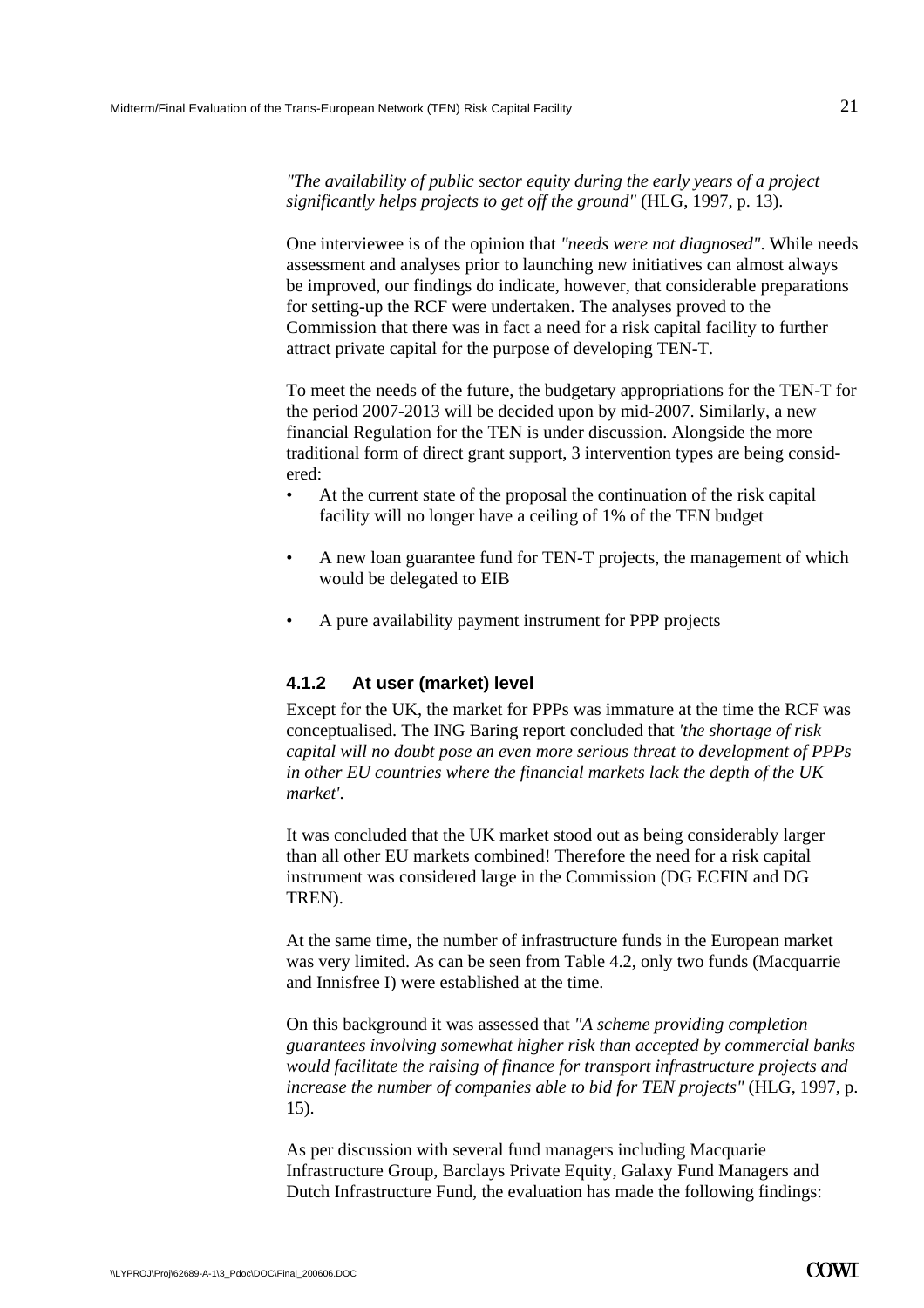- The concept of RCF was and is welcomed by the market. It is generally perceived that the RCF could act as a catalyst for TEN investments, in particular for projects where demand risk was transferred to the equity providers.
- Co-investing with the RCF is considered to provide comfort to other equity providers and lenders.

Since the High-level Group meeting in 1997, a number of new funds have emerged. As shown in Table 4.2 the number has gone up from 2 to at least 12. While none of the funds focus exclusively on infrastructure or TEN-Ts this does nevertheless indicate at an overall level, that for infrastructure as such, there is today more private capital available than was the case in the mid-1990s.

In addition to RCF, the Commission has already initiated the development of other instruments to address barriers to the development of PPP in particular in the member states. For instance, the Commission has recently developed a guarantee instrument to mitigate the risks for private investors. Furthermore, the recent Commission backed launching of JASPERS (Joint Assistance to Support Projects in European Regions) to provide technical assistance for project preparation will ease the burden of the high transaction costs associated with PPPs.

#### **Text box - Joint Assistance to Support Projects in European Regions**

JASPERS is a major joint policy initiative of the EIB, European Commission (Regional Policy Directorate-General - DG Regio) and the European Bank for Reconstruction and Development (EBRD).

JASPERS will assist beneficiary countries (principally the new Member States and acceding countries of the EU) to absorb EU Structural and Cohesion Funds over the next budgetary planning period 2007-2013. All assistance will be offered free and without obligation.

The initiative will facilitate the preparation of high-quality projects ensuring optimal economic return in terms of growth and jobs. It will be complementary to the project preparation work carried out by national and local authorities; and, provide upstream technical expertise as required from the early stages of programming and preparation through to the final application and appraisal of the project.

Trans-European networks (TENs) is a key area for JASPERS. Other key areas are

- the transport sector outside of TENs, including rail, river and sea transport
- Inter-modal transport systems and their interoperability
- Management of road and air traffic
- Clean urban and public transport
- The environment, including energy efficiency and renewable energy PPPs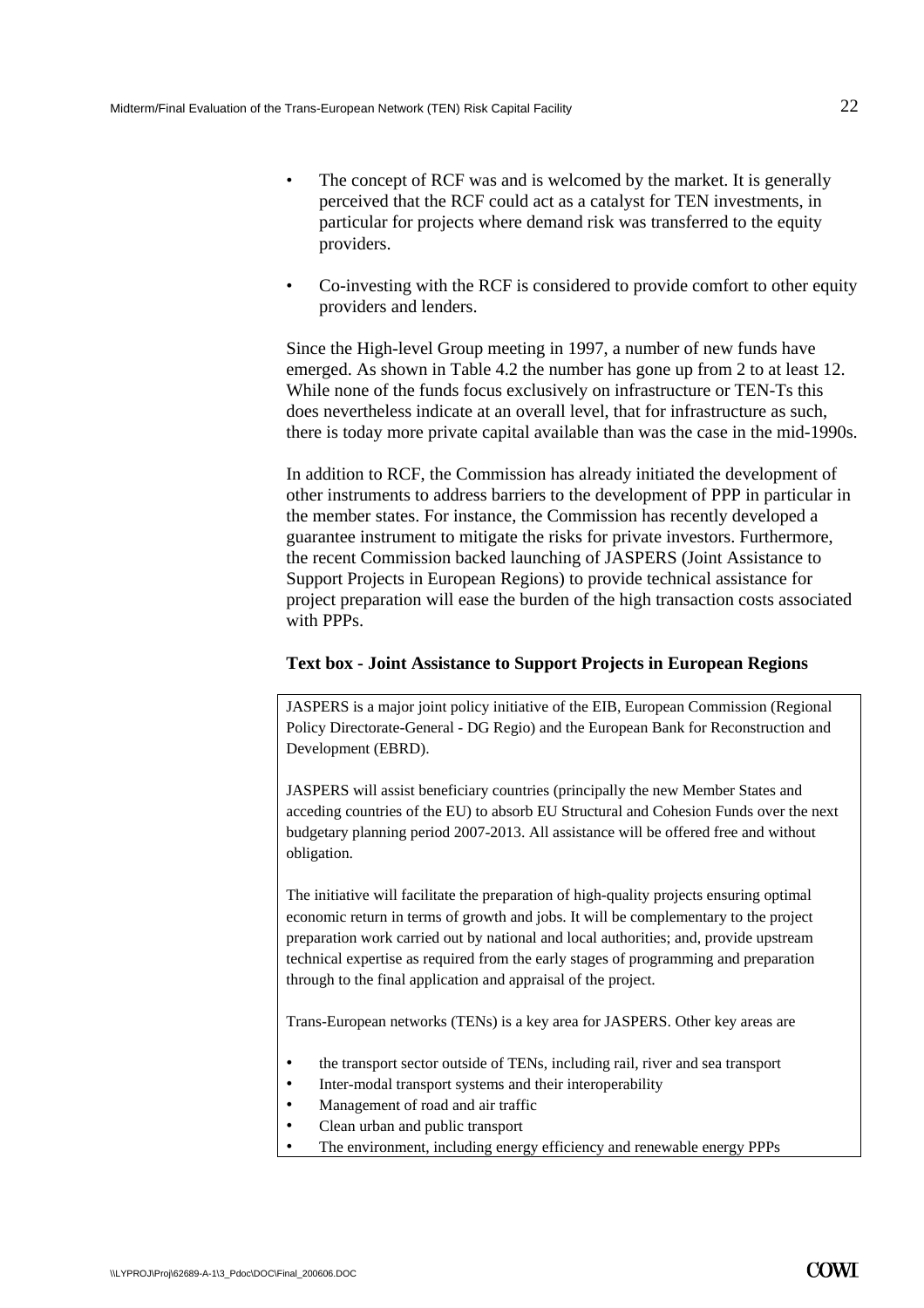In total, market operators - including national authorities - are in need of support/assurance in order to proceed with investments in large transport projects. Support from guarantee instruments, JASPERS and a facility like the RCF is needed in the market.

# **4.2 The competition, price and quality**

<span id="page-24-0"></span>The ability of RCF to operate - and its success - depends on its competitiveness in comparison with other sources of risk capital. Findings concerning this aspect are presented below.

### **4.2.1 Benchmarking**

The last 10 years have seen an emergence of private risk capital facilities, most notably in the past 5 years, alongside with the development of PPP in Europe. These facilities commonly referred to as infrastructure funds are mostly set up by banks for the purpose of investing in PPP projects, in most occasions in the area of transport. Most of these funds have been initiated in the UK, albeit that the most prominent infrastructure investment fund is from Australia, known as the Macquarie Infrastructure Group. In Table 4.1 we present a list of the most eminent infrastructure funds active in Europe.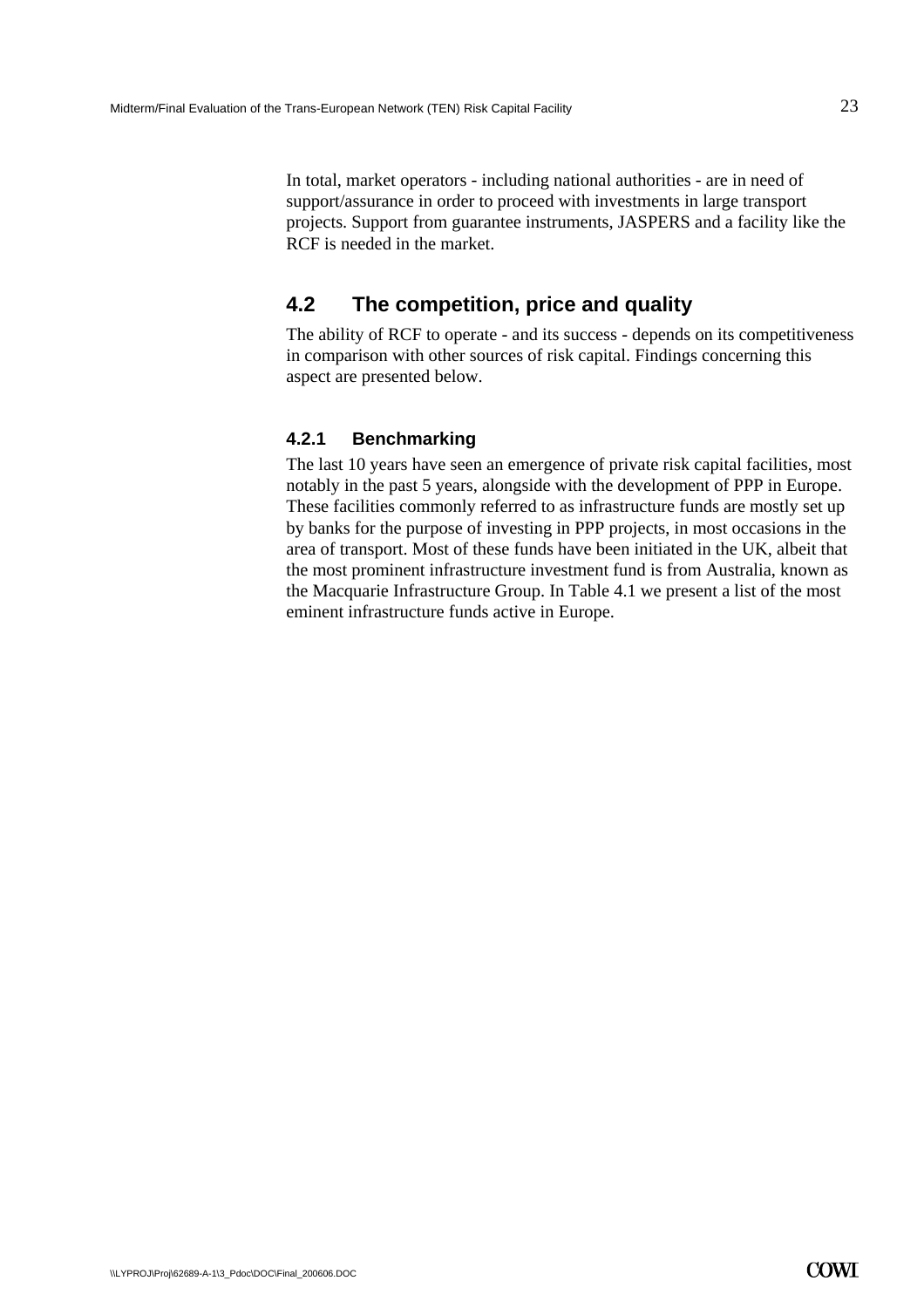| <b>Name</b>                      | Date of | <b>Size</b>         | Prime           | <b>Primary or</b> | <b>Investments</b>    | <b>Committed</b>    |
|----------------------------------|---------|---------------------|-----------------|-------------------|-----------------------|---------------------|
|                                  | origin  | (in mln $\bigoplus$ | Investors       | Secondary         |                       | (in mln $\bigoplus$ |
| Macquarie Infrastructure         | 1996    | $3,370^{10}$        | Listed          | Primary           | <b>Toll Roads</b>     | 3,370               |
| Group                            |         |                     |                 |                   |                       |                     |
| <b>Macquarie Airports</b>        |         | $1,061^{11}$        | Listed          | Primary           | Airports              | 1,061               |
| Barclays UK Infrastructure       |         | 290                 | <b>Barclays</b> | Primary           |                       | 290                 |
| Fund                             |         |                     |                 |                   |                       |                     |
| Barclays European                |         | 258                 | <b>Barclays</b> | Primary           | PPP projects in the   | N/A                 |
| Infrastructure Fund              |         |                     |                 |                   | <b>UK</b>             |                     |
| Infrastructure Investors $(I^2)$ | 2005    | 654                 | Barclays, SG    | Secondary         | PPP projects in       | N/A                 |
|                                  |         |                     | and 3i          |                   | Europe                |                     |
| Innisfree Fund I                 | 1996    | 124                 | Institutional   | Primary           | PPP projects in       | 124                 |
|                                  |         |                     | Investors       |                   | Europe (focus on UK)  |                     |
| Innisfree Fund II                | 1999    | 218                 | Institutional   | Primary           | PPP projects in       | 218                 |
|                                  |         |                     | Investors       |                   | Europe (focus on UK)  |                     |
| Innisfree Fund IIII              | 2004    | 524                 | Institutional   | Primary           | PPP projects in       | N/A                 |
|                                  |         |                     | Investors       |                   | Europe (focus on UK)  |                     |
| Innisfree Secundary Fund I       | 2004    | 254                 | Institutional   | Secondary         | PPP projects in       | N/A                 |
|                                  |         |                     | Investors       |                   | Europe                |                     |
| South Europe Infrastructure      | 2006    | 150                 | Dexia, EIB      | Primary           | PPP projects in South |                     |
| <b>Equity Fund</b>               |         |                     |                 |                   | Europe                |                     |
| Galaxy Fund                      | 2001    | 250                 | CDC, KfW        | Primary           | Transport             |                     |
|                                  |         |                     |                 |                   | Infrastructure        |                     |
| Dutch Infrastructure Fund        | 2005    | 150                 | Institutional   | Primary €70 mln   | PPP projects in       | $\Omega$            |
|                                  |         |                     | Investors       | Secondary €80 mln | Europe                |                     |
| <b>Secondary Market</b>          | 2001    | 727                 | Institutional   | Secondary         | PPP projects in       | 414                 |
| Infrastructure Fund              |         |                     | Investors       |                   | Europe                |                     |
| Total                            |         | 7,880               |                 |                   |                       |                     |

*Table 4.1 Some of the more important infrastructure funds in Europe* 

While the table indicates the overall amount of risk capital available, it does not, however, indicate how much is available for transport projects or transeuropean network projects. Figures on this are not publicly available - funds do not wish to disclose it. Amounts available today are in any case greater than was the case in the mid-1990s, as also substantiated by the following assessment:

As per discussion with Macquarie Infrastructure Group representatives it was stated that their portfolio of funds included the Macquarie European Infrastructure Fund with a capital of approximately  $\epsilon$ 1,5 billion. This fund was almost fully committed. The commitments included approximately 40% for transport infrastructure, although no details could be provided to which extent this related to TEN projects.

<sup>&</sup>lt;sup>10</sup> Market Capitalisation as per 31 March 2004

<sup>&</sup>lt;sup>11</sup> Market Capitalisation as per 31 March 2004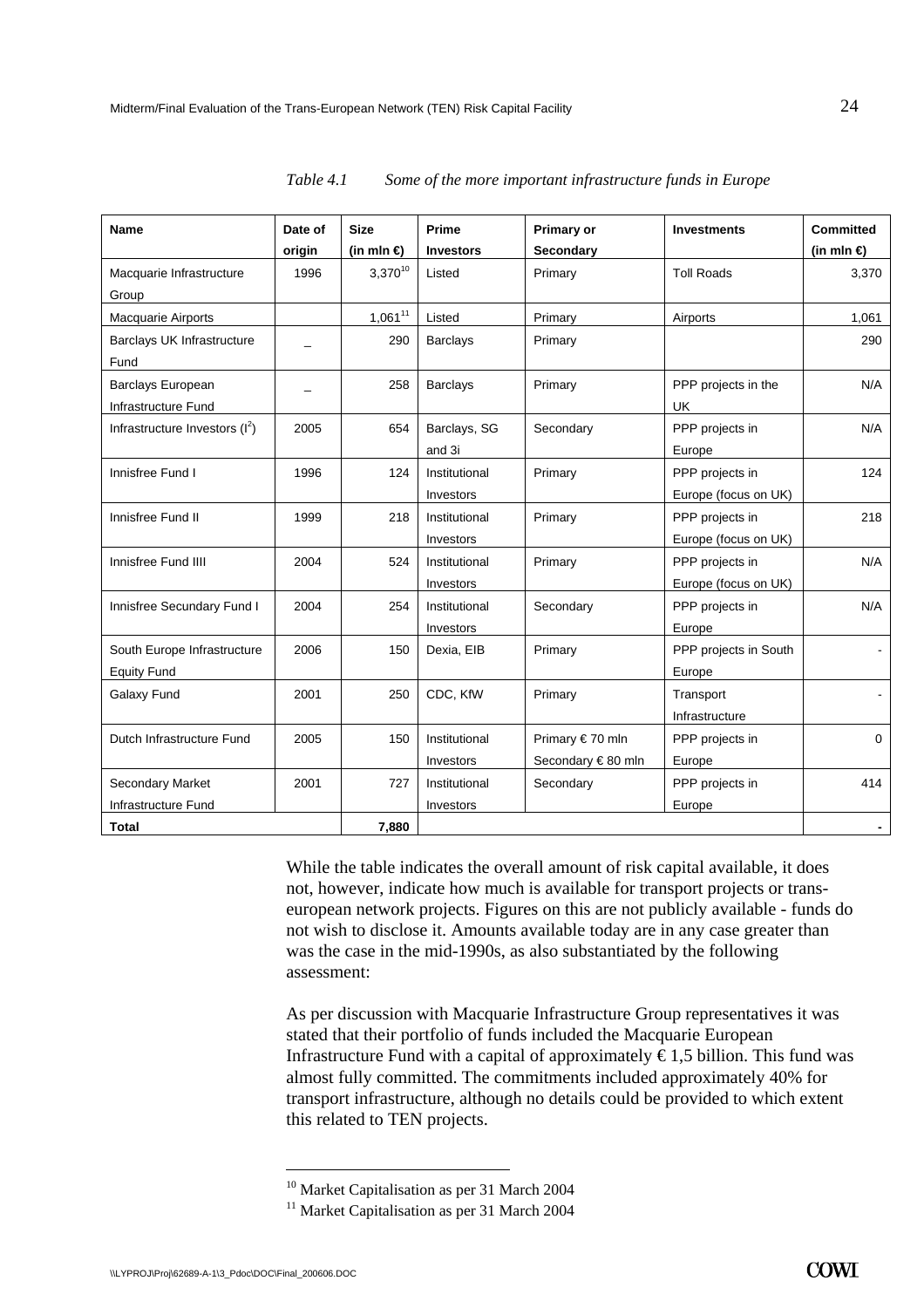It was also stated that Macquarie is in the process of launching a Macquarie European Infrastructure Fund II with a targeted size of  $\epsilon$ 3 to 4 billion. Again no details could be made available on the targeted share for transport infrastructure in general or TEN specifically, but as stated *"if it is an attractive infrastructure asset we are willing to invest in it"*.

As per discussion with Galaxy it was noted that there are more funds expected to come to the market. Most notably are the Goldman Sachs Infrastructure Fund with a targeted size of  $\epsilon$ 3 billion and the ABN AMRO Infrastructure Capital Equity Fund with a targeted size of  $\epsilon$  1 billion. Most likely these funds are available for both the primary and secondary investments<sup>12</sup>. Again, no details are available on the targeted shares for transport in general or for TEN specifically, though it can be assumed that a fair amount of risk capital is- and will be available on the market for TEN.

To date some  $\epsilon$ 7,9 billion of institutional risk capital has been made available for PPP projects of which  $\epsilon$ 1,7 billion (21%) solely for secondary investments, being investments in operational projects (a secondary investment implies buying equity of an already existing project company). Additional funds are in the process of being launched with an additional total volume of  $\epsilon$ 7 to 8 billion (Goldman Sachs, Macquarie, ABN AMRO).

Also the level of required rates of return cannot be assessed based on publicly available information though as per informal discussion with some of the fund managers, the required rates of return are most likely to be in the range of 12 to 16% pending on the level of risk, and the financial leverage which will be assessed on a case by case basis.

It is to be noted that these funds normally co-aside with equity investments from contractors or operators with a few exceptions (Macquarie does have some 100% ownership structures).

In general, the evaluation finds that there is a large supply of risk capital present on the market today, though funds rarely provide 100% of the required equity and that to a certain extent the capital is already committed.

It is also to be noted that no funds specifically target TEN projects. Most funds are focussed on infrastructure in general including social infrastructure (schools, prisons, hospitals), utilities (water, energy) and transport infrastructure (roads, rail). However, given the accumulated volume of total capital there is a need for a large volume of bankable investment opportunities. Anything that can contribute to increasing the supply of bankable investment opportunities - whether by reducing transaction costs, addressing specific risks that the market has difficulties handling or otherwise leveraging private capital through complementary products - is welcomed by the market.

 $12$  Funds do not wish to disclose detailed information on this issue.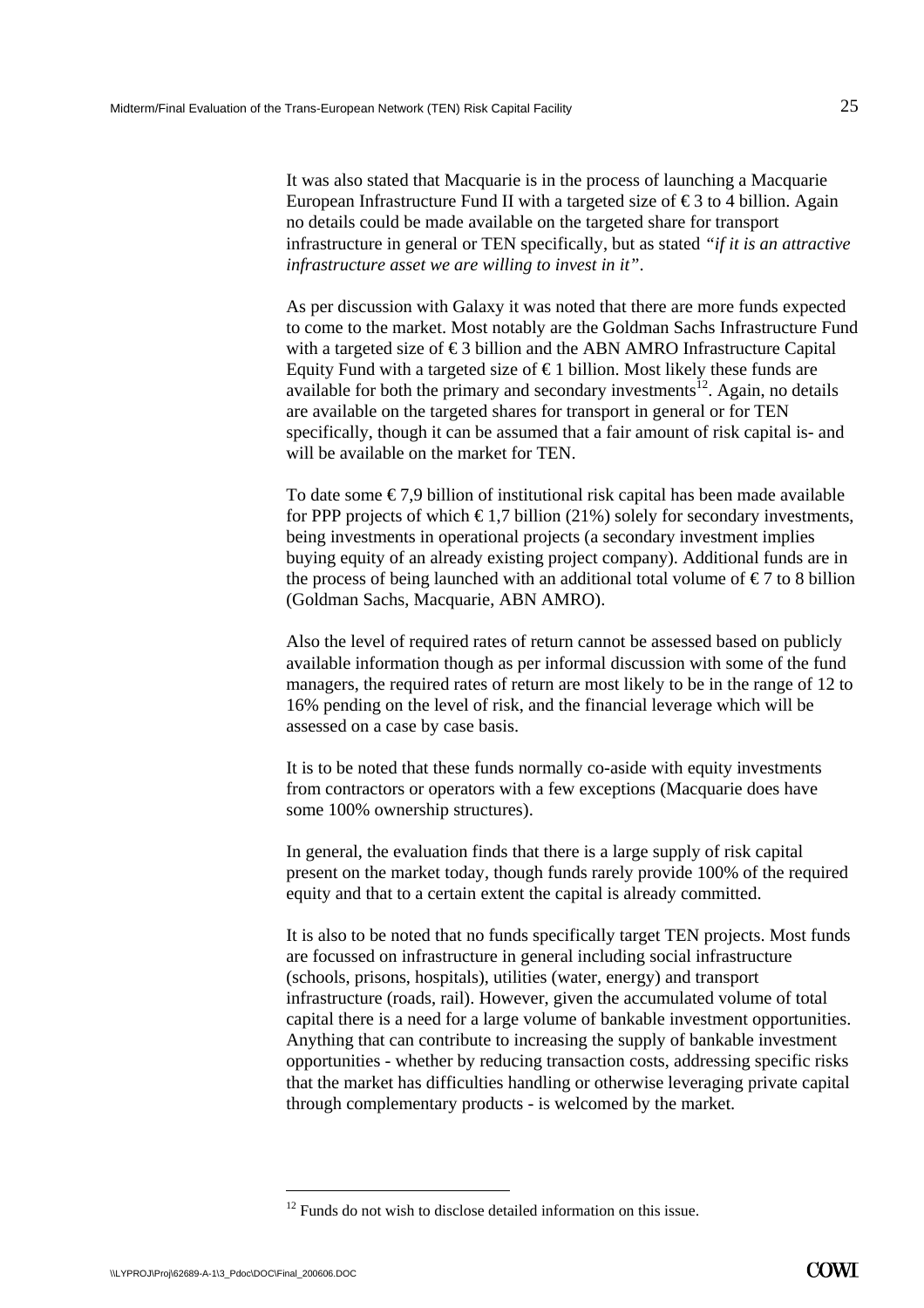### **4.2.2 Comparing RCF with "competitors"**

The RCF is aimed at providing funds to infrastructure funds who will invest these funds in projects. As such the RCF is competing with institutional investors for the purpose of obtaining a long-term hedge against inflation, or with private equity providers who are seeking alternative investments for the purpose of risk diversification of their portfolio of investments.

A distinctive difference between RCF and institutional investors is that institutional investors tend to be risk averse. Reviewing the infrastructure funds that are active in the market, the most sought after investments are those where public authorities engage in long-term contracts where the contractor is reimbursed through availability payments. The risk to the equity providers is limited to the construction risk (which is mostly largely transferred to a contractor) and the performance risk (which is mostly largely transferred to a maintenance company). As the availability payments are inflation indexed, these investments are a near perfect hedge for inflation which meets the needs of institutional investors.

Consequently, the fact that RCF targets infrastructure funds limits the investments opportunities of RCF as these infrastructure funds target mostly the availability based contracts which normally occur in governments accommodation projects such as schools, hospitals and prisons.

To date the main infrastructure fund willing to invest in demand risk is the Macquarie Infrastructure Group. They have a global team of about 300 people that seek investments, bid for projects, and manage investments. Galaxy has merely 6 people and is still a key alternative for demand risk transport sector projects, next to regular infrastructure operators and concession companies (e.g. Vinci, Laing, Ballfour Beaty, etc.).

As for the financial conditions the RCF is facing a dilemma. On the one hand the RCF is perceived as a possible catalyst for TEN investments. On the other hand the RCF cannot distort market competition by offering reduced rates.

The financial conditions of the RCF must be market based. Implying that the required rate of return should be based on generally accepted practices for defining these rates. Normally the required rates on return on equity are in the range of 12 to 16% depending on the type of project and the phase of the project.

In total, the evaluation has found that: RCFs "competitive edge" lies in the fact that (i) the involvement of RCF is recognised as providing "encouragement" to other market operators<sup>13</sup>; (ii) RCF is not able to "compete" with private funds regarding financial terms offered; and (iii) the RCF is at a "competitive" disadvantage in terms of the size of the facility. The evaluation has found that this is generally acknowledged as being much too small. Given the size of the TEN

<sup>&</sup>lt;sup>13</sup> This finding, however, need to be balanced with the level of awareness about the existence of the RCF (see Ch 4.3).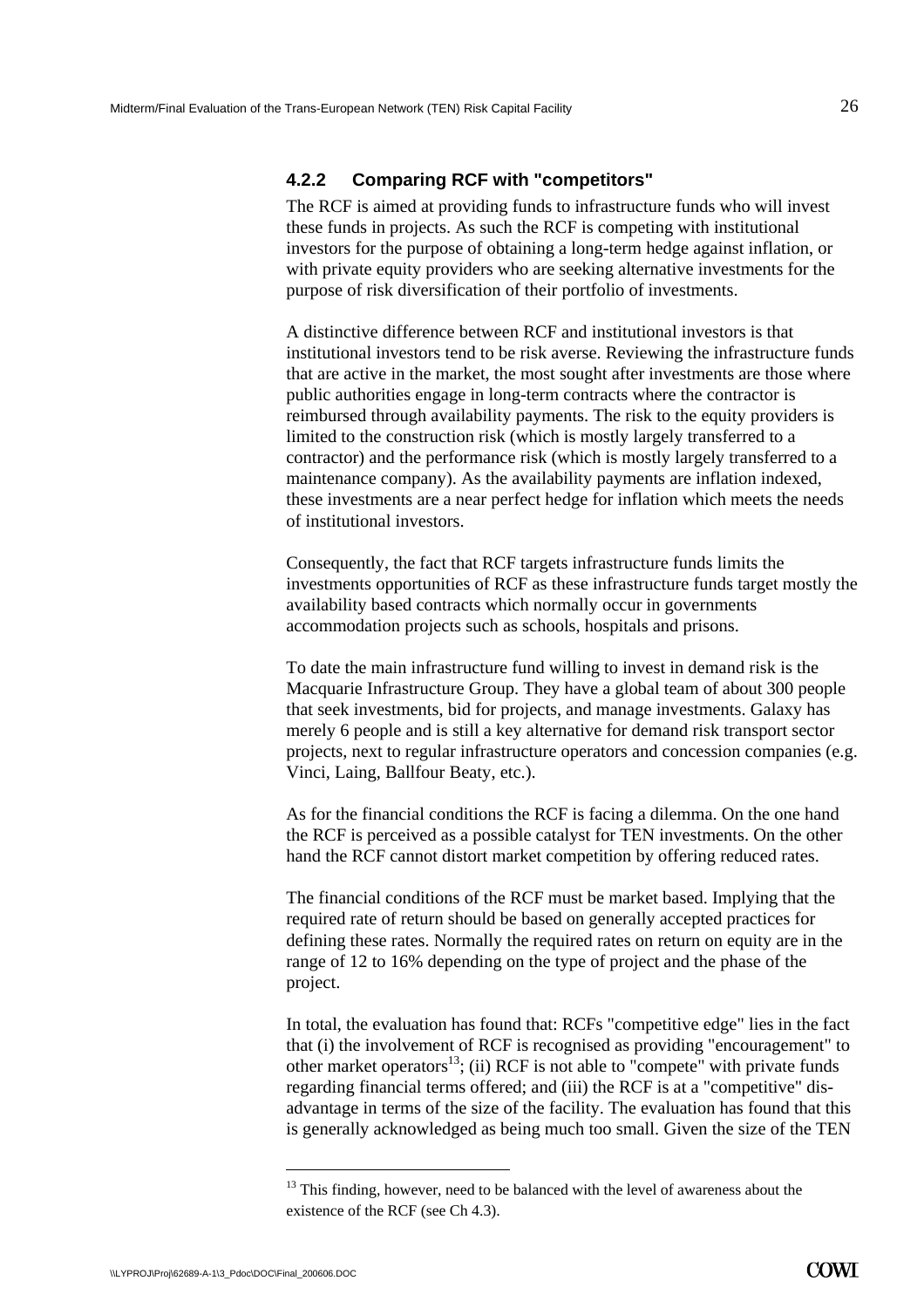investments a much larger facility would be needed (interviews with several fund managers including Macquarie Infrastructure Group, Barclays Private Equity, Galaxy Fund Managers and Dutch Infrastructure Fund).

And size does matter - not the least in relation to being visible in the market. Recently, the South European Infrastructure Equity Finance Fund (SEIEF) was launched among others by the EIB. This illustrates how the EIB is able to establish a risk capital instrument, privately managed with sufficient funding to have an impact.

#### **Textbox – South European Infrastructure Equity Finance Fund**

Sponsors Dexia and EIB have completed the launch of their SEIEF Fund, a private equity fund targeting medium size investments predominantly in France, Italy, Spain and Portugal.

The SEIEF Fund will be managed by European Public Infrastructure Managers (EPIM), an independent management company, and will seek to exploit investment opportunities in PPPs across Europe<sup>14</sup>.

The first closing raised  $\otimes$ 0m from Dexia and EIB (the largest investors), as well as two other European financial institutions, Banco Sabadell, acting as the Fund's sponsor for Spain, and Banca Popolare di Verona e Novara in Italy. Dexia will continue to provide assistance for the marketing of the Fund to new investors with the objective of increasing the size of the Fund up to  $\bigoplus$  50m within twelve months.

Its typical investment amount will be  $\epsilon$ -15 million per transaction. Target investee companies will have total assets in the  $\text{\textsterling}80m$  to  $\text{\textsterling}350m$  range.

The investment instruments offered by SEIEF will include mezzanine, subordinated debt and straight equity investments, with the Fund acting as either majority or minority shareholder.

# <span id="page-28-0"></span>**4.3 Awareness and visibility**

RCF and Galaxy Fund are generally not very well known nor visible. The awareness of Galaxy Fund is larger than the awareness of RCF. Thus, a common picture from the interviews is that where people may have heard of Galaxy Fund, very few are aware of the RCF.

Central players (ministries and PPP task forces) and potential customers to RCF report that they had not been aware of RCF prior to our mentioning of the facility.

<sup>&</sup>lt;sup>14</sup> SEIEF focus on infrastructure in general - although not particularly on transport projects.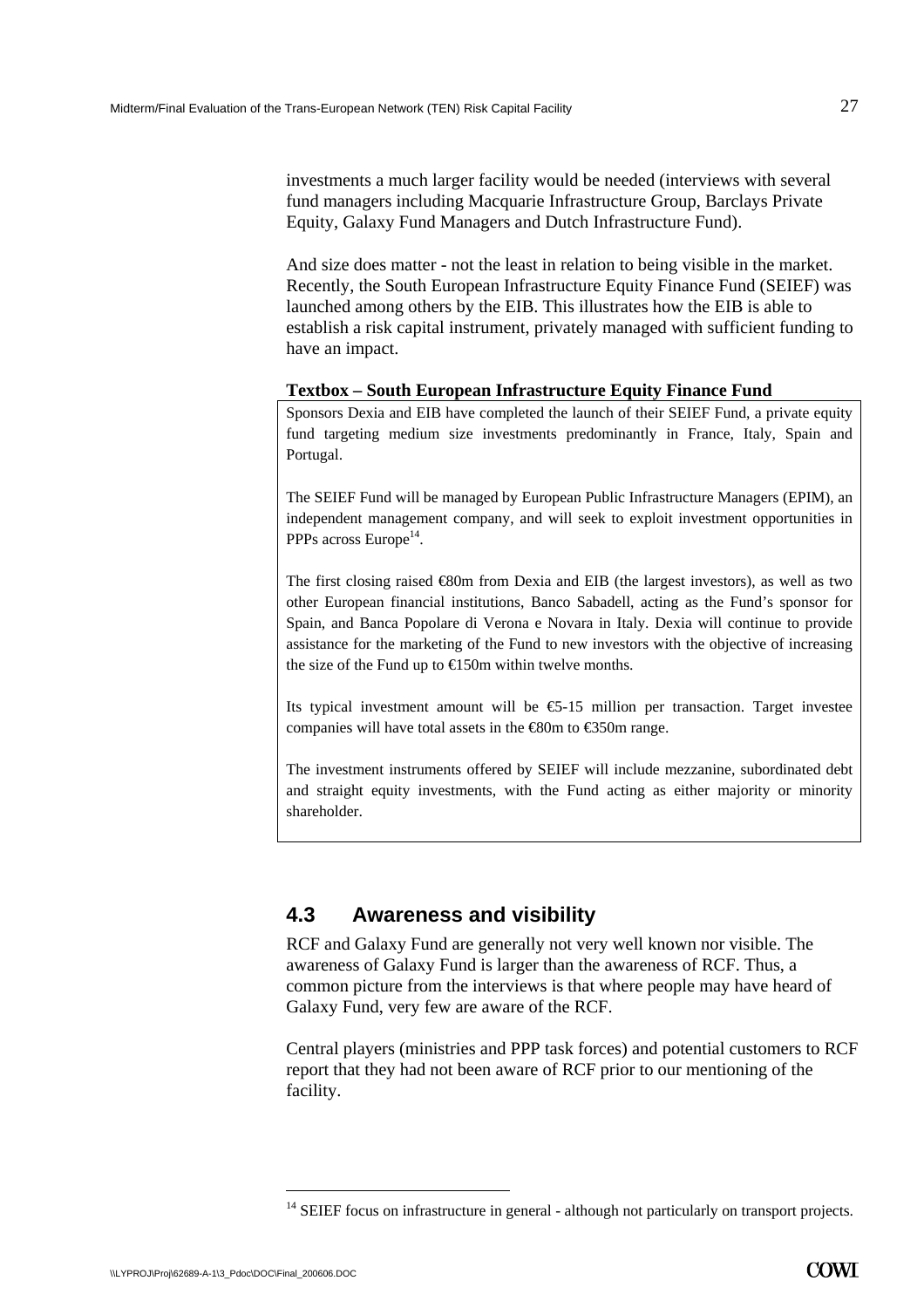A common response is similarly that interviewees believe that RCF and Galaxy Fund is in fact the same thing. Yet other interviewees have indicated that according to their knowledge, RCF was not implemented as of yet.

Interviews with fund managers of Macquarie Infrastructure Group, Barclays Private Equity, Galaxy Fund Managers and Dutch Infrastructure Fund also indicate that RCF has raised none or limited awareness of its existence. Other than Galaxy, fund managers were not aware of the existence of RCF.

Officials in the Commission also see the RCF as having rather limited visibility (interviews, 15 March 2006). According to some officials, RCF lost momentum once it was handed over to EIB in April/May 2002 (interview, 30.03.2006.)

Hence, the problem is very well acknowledged by the Commission. The Commission would have to engage in "better propaganda and network in smaller circuits" than was actually the case with regard to RCF (interview, 6 April 2006). The findings also point to the risk of not promoting the RCF more than has been the case so far: "We may think that the world is waiting for us forget it!" - "If you just sit and wait nothing happens!" (interviews 6 April, 2006 and 30, March 2006).The financial world does not possess the information concerning such new initiatives. In particular not when they are minor as RCF is, it was expressed (interview, 6 April 2006).

## <span id="page-29-0"></span>**4.4 Management**

The findings concerning management are presented as seen from the Commission, the EIB and the Galaxy Fund, respectively.

### **4.4.1 Assessment at Commission level**

The management exercised by the Commission should be split into two parts: (1) the preparatory work leading up to the creation of RCF and, (2) the execution once RCF was put in place.

Findings suggest that the preparatory work done by the Commission in setting up RCF was an important piece of work which opened up the potential of designing a sound financial instrument.

- Creation of RCF was given sufficient priority as indicated by the High Level Working Group.
- The financial outlook in the late 1990s was characterised by a near monopoly in provision of equity, which made the rationale for RCF strong.
- It is key to bear in mind the different conditions prior to the financial bubble in 2001. Thus, financial outlooks were unpredictable under the implementation of RCF.
- Although RCF should be evaluated on its own terms, it is important to emphasise that EU was significantly smaller in mid 1990s and the enlargement made the framework conditions of RCF (cohesion fund, ERDF, EIB instruments) changing in nature.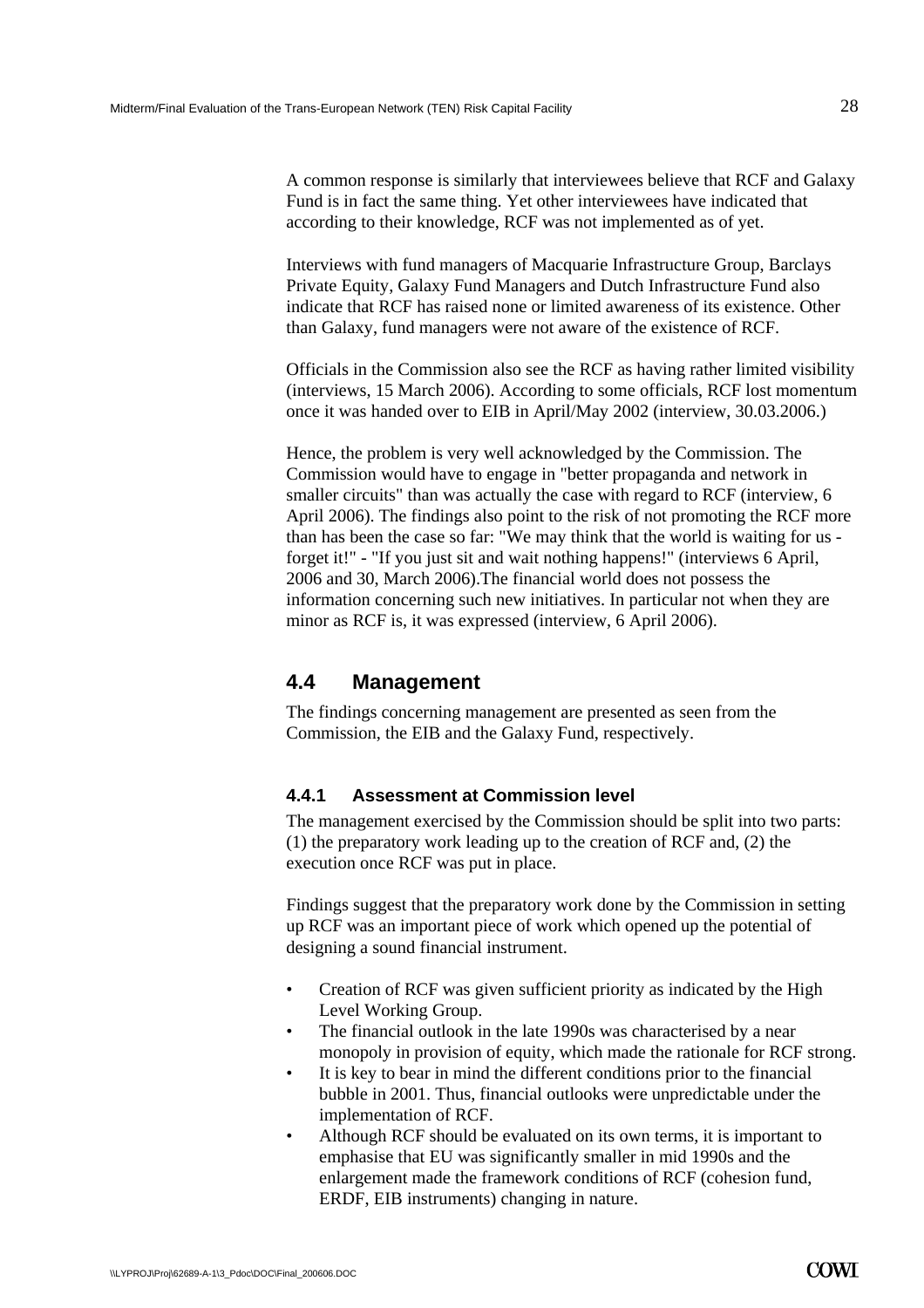• The drafting of documents, general preparatory work, contract negotiation with EIB/EIF and so forth was intensive and much energy was put into the process.

The launch of RCF and its implementation has been less systematic and structured. It has been characterised change of administration and change of ownership.

At the time when RCF was supposed to take off there was a change in responsibility in the Commission. "Ownership" to the idea belonged to the people involved in doing the preparatory work - and as been hard to sustain.

There was no 'RCF-event' in which the relevant players in the market (i.a. financial intermediaries) were drawn to the attention of RCF. There was no republication in the Official Journal (OJ) of RCF. It was considered a one-off event with no follow-up.

The existence of a sufficient budget line in order to sustain and support RCF projects is a contested issue among the interviewees. For instance, one interviewee suggests (15 March 2006) that one problem was that there was no budget line for appropriating money. While another interviewee (6 April 2006) suggests that *"there was no political sentiment and aspiration for RCF to flourish!*"

Another contested issue relates to the division of responsibility between different Commission services. One interviewee (6 April, 2006) has expressed the view that it is problematic that RCF is run by DG TREN as it is not the core competence of that unit: the unit has more expertise on transport than financial technicality.

Overall, it is the evaluation finding that ownership and systematic management on the part of the Commission can be improved in future. The Commission management of RCF is one element in explaining the results of the facility to date - although not the most important one.

### **4.4.2 Assessment at EIB level**

EIB holds long and important experience with regards to administering and handling community instruments. Hence, it was only natural for the Commission to cooperate with the EIB on RCF. The cooperation was in fact supported by the ING Barings report which states: "The EIF (read: EIB) has, however, developed expertise to allocate and manage equity investments in venture capital funds for SMEs and is therefore familiar with the process of making indirect equity investments".

At an overall level it has been stated by GF that RCF disbursement procedures are quite efficient and effective and that communication on pending investment opportunities is continuously in place.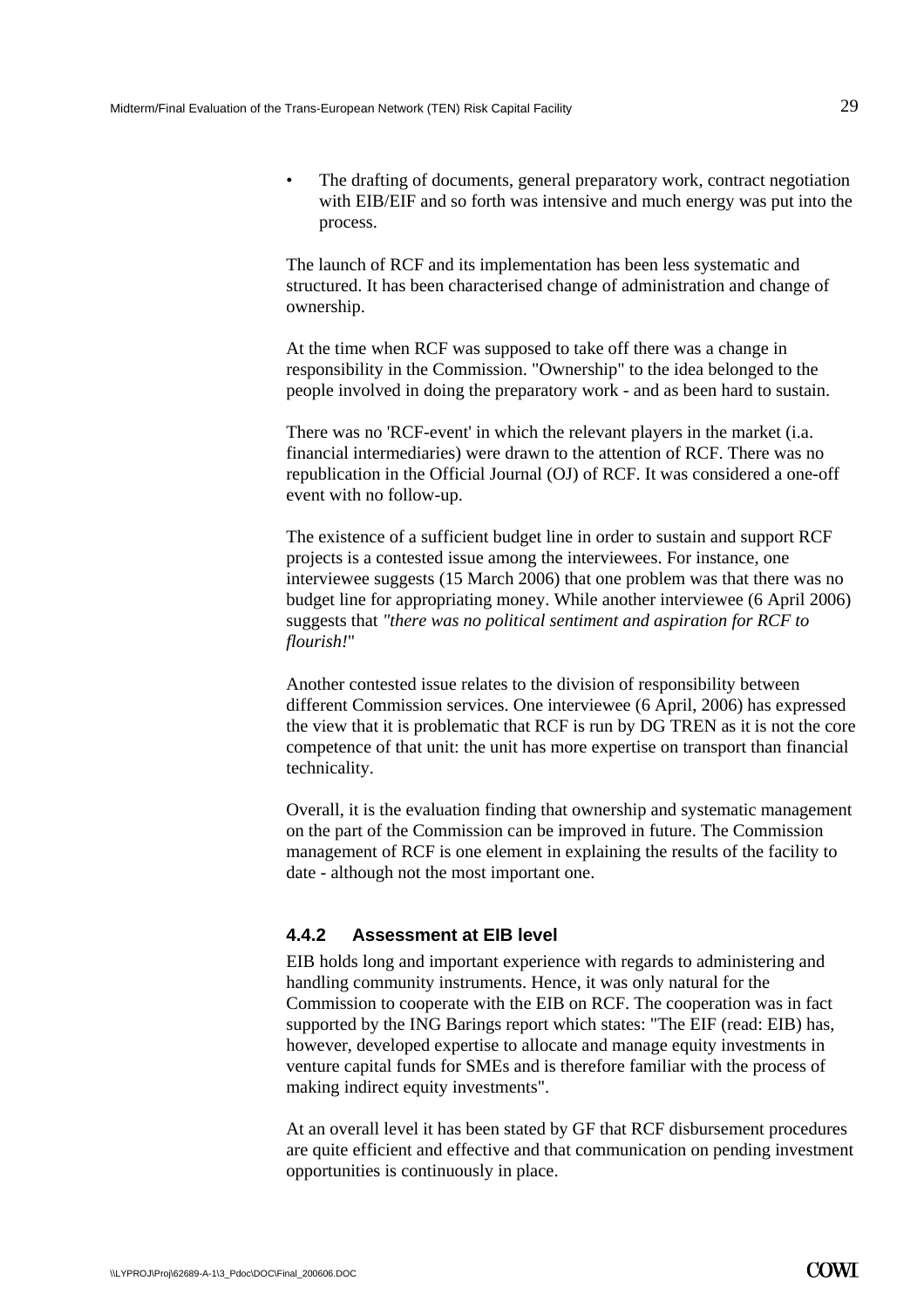EIB manages the RCF according to the RCF Guidelines. Compared to similar funds, there are several areas where the guidelines - and hence the EIB management - can be strengthened:

- With regard to financial conditions, the guidelines do not explicitly require a minimum rate of return. This is contrary to regular (infrastructure) funds, where shareholders are informed about the expected rate of return on their investment. This information is normally presented in the Information Memorandum of a fund or facility.
- The strategy of the facility, i.e. which sectors to invest in, when to exit, in which countries, etc. is not made explicit.
- The exact organisation of the facility is not explicitly explained to the stakeholders. That is names of persons managing the facility, and under which incentives, who operates as investment committee, who manages the investments and so on.
- Financial details of the facility is not explained in any detail, i.e. required investments, estimates of costs of operations, estimates of possible returns.

It has been noted by interviewees that no such information is available for the RCF. The information included in the guidelines concerns primarily the strategy of the facility and the certain extent the organisation of the facility albeit not explicitly in terms of persons, nor is information provided on the management of the investment and the exit strategy. Consequently, there is no complete reference which can be used to monitor and evaluate the performance of the RCF.

Finally, on EIB's management of the RCF, we have found that the EIB has not made any special marketing efforts to make the RCF known among relevant stakeholders. Evaluation findings suggest that RCF is a minor element in the total basket of products with which the EIB deals. Marketing of RCF and RCF products consequently attract minor managerial attention. A point which is supported by several interviewees (16 March, 6 April, 7 April).

In summary on EIB's management of the facility, we have found that a more pro-active role is necessary in the future for the volume of the RCF to grow in terms of funds and projects, and the number of financial intermediaries with which the RCF cooperates.

# <span id="page-31-0"></span>**4.5 Results of RCF**

Several stakeholders have repeatedly stated that there is a psychological effect of the existence of RCF in the sense that it makes private investors more confident when the public sector/the Commission is prepared to create financial leverage by taking some of the risks. This effect is definitely a result of RCF although the effects could have been greater if the awareness about the facility's existence had been greater.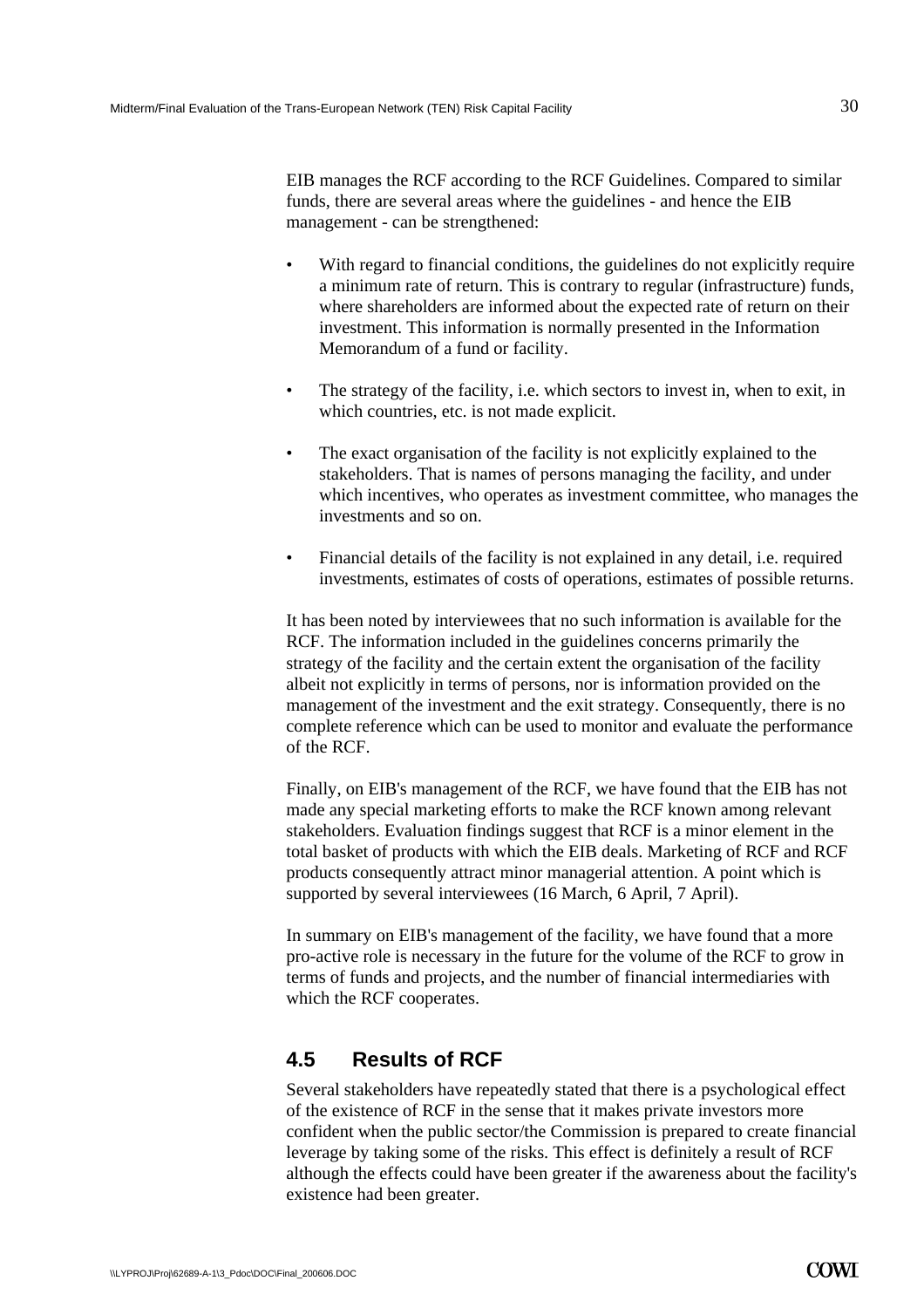Another effect naturally concerns the EUR 3 million actually invested in the A28 project through the Galaxy Fund.

### **4.5.1 Results specifically related to Galaxy**

The Galaxy Fund (GF) is a dedicated transportation infrastructure equity fund looking to achieve recurring medium-term and long-term capital appreciation for its shareholders. The fund intends to make direct private equity and quasiequity investments in a mix of "Greenfield" and "Brownfield" projects.

The Fund invests in four fundamental sectors: roads (motorways, bridges and tunnels), rail (high-speed, light & urban rail, traditional), airports, and seaports. Geographically it has activities in Europe (EU and accession countries) as well as in OECD countries.

The "Core Investors" in GF are:  $CDC^{15}$ , Kreditanstalt für Wiederaufbau (KfW), as well as other European Partners. They participate in all investments and are represented as voting members in the Investment Committee of the Fund.

The investments of the "Club Investors" in the Galaxy Fund are strictly limited to a certain sectoral or geographic focus. They would not be in the Investment Committee, but only in the Advisory Committee of the Fund (see [Figure 4.1](#page-32-0)  below).

<span id="page-32-0"></span>

*Figure 4.1 Overview of Fund Management* 

 $15$  Caisse des Dépôts et Consigations. The CDC is active in investment banking, insurance, engineering and early stage SME finance.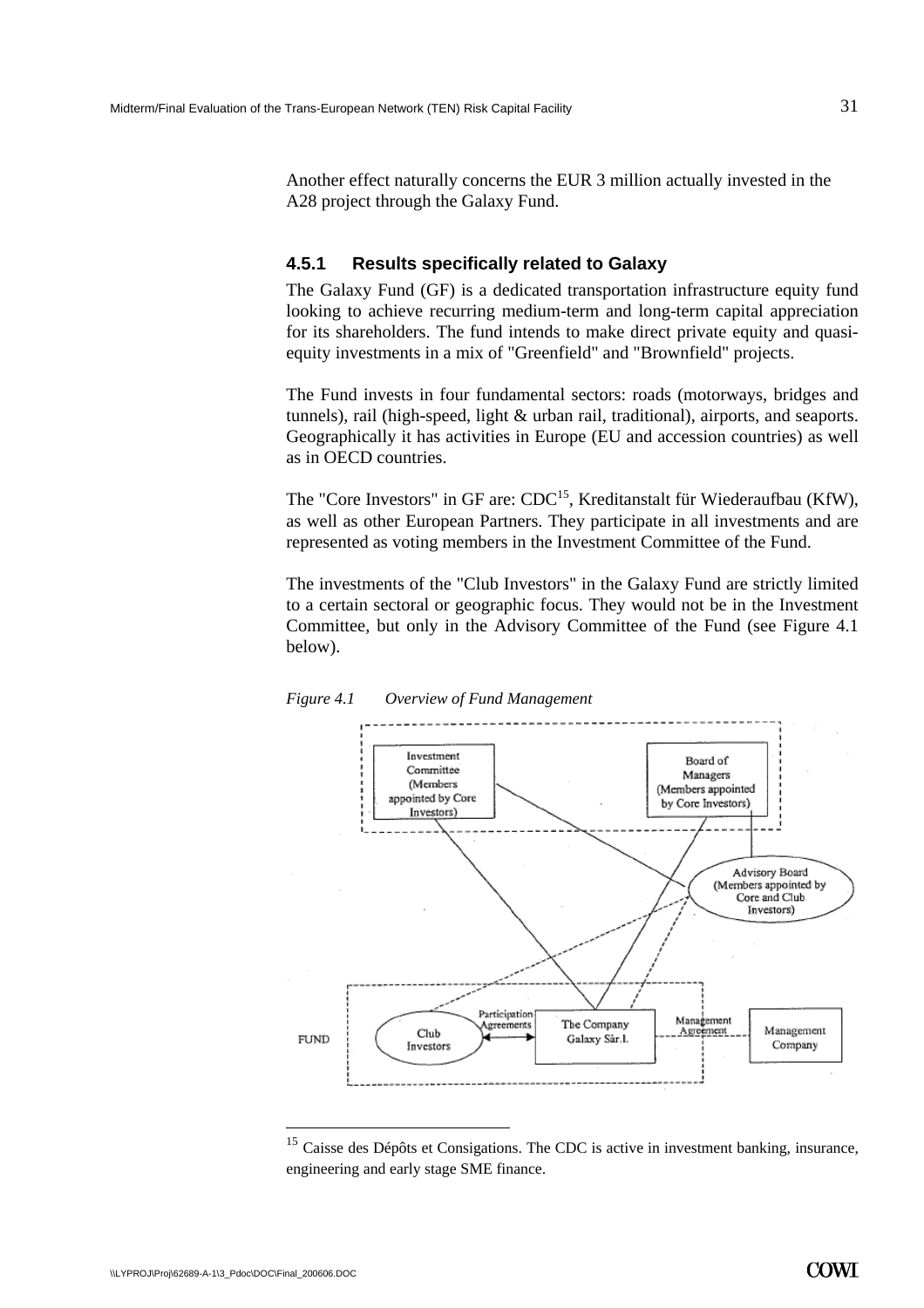GF is managed by six professionals with a broad background in project financing, mergers and acquisitions, and in infrastructure and the transportation industry. The Management Company (see figure 4.2 below) is responsible for the evaluation, structure and recommendation to the Investment Committee of opportunities to make investments in transportation infrastructure projects.

*Figure 4.2 The Structure of the Galaxy Fund* 



In June 2004, the Galaxy Fund had resources amounting to EUR 250 million, which is also the funds target size. Of the Core Investors, the CDC has invested EUR 100 million, and the KfW has invested EUR 50 million. There were no contractor investors. The Fund plans to invest this amount by 2008. It aims at a 15% return on its equity holdings.

As per the consultant's discussion with Galaxy it was noted that Galaxy is in the process of raising additional funds. It is stated by the quarterly operating and financial report of the first quarter of 2006 that due diligence is ongoing and discussion have been held with Cassa Depositi with the view to join Galaxy for a participation of up to  $\in$  00 million. Recently, also BGK from Poland joined as core investor.

The termination of the Fund will be 12 years from the Final Closing subject to extension in one-year increments for up to two additional years upon the approval of the Board. However, the term of the Fund shall not exceed 14 years, at which time the Company shall be put into liquidation.

In August 2001, the Galaxy Fund was the first to submit a pipeline of potential projects, including the A28 project in France. The EIB presented the Fund to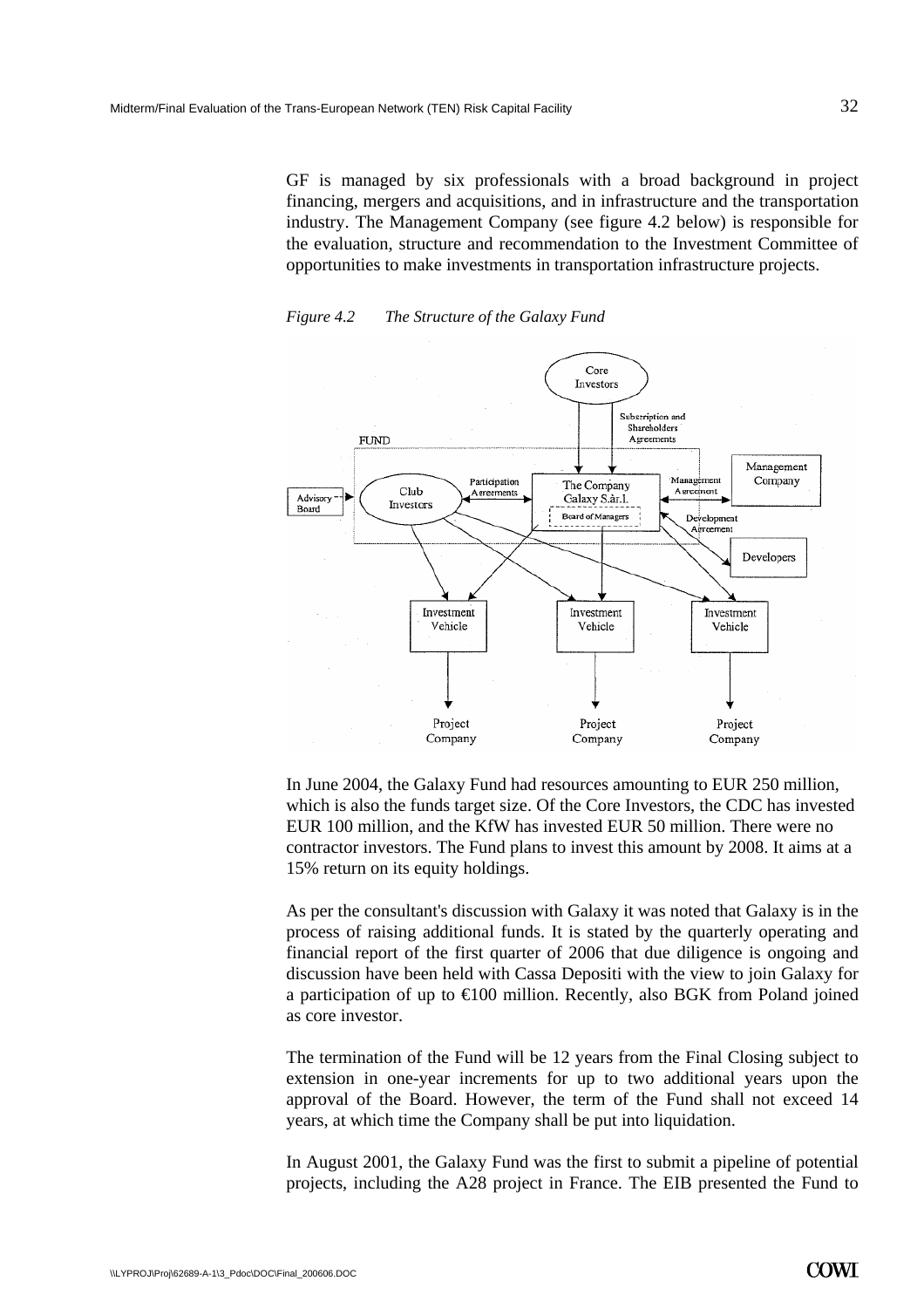the Commission, which was afterwards evaluated in DG ECFIN and DG **TREN** 

The Galaxy Fund was presented to the TEN-T Committee meeting on 22 January 2002 by the EIB, DG ECFIN and representatives from GF. Following the positive vote of the TEN-T Committee the EIB started negotiations in April 2002 of the budgetary procedure with the Fund. (EIB receives the application from the Fund and thereafter submits a notice containing information about the proposed TEN project to DG ECFIN).

In June 2002 the EIB started final negotiations with the Fund after the Committee had approved the budgetary procedure. The Commission launched an Interservice Consultation in June on the budgetary proposal.

On 30 December 2002 and 29 December 2003 the Commission approved two Decisions granting respectively EUR 7 million and EUR 18 million to cofinance TEN investment and inherent costs for projects managed by the Galaxy Fund in the form of risk capital participation, making the Commission the first Club Investor in GF.

The EIB Participation Agreement between the EIB and the Galaxy Fund was signed on 9 July 2003. According to the agreement, GF will invest in transportation infrastructure projects in the EU countries.

In addition to the project already financed, GF only made 3 formal submissions with specific reference to the fact that a co-investment would be done under the RCF facility. They concern the:

- 1 Brussels-Zaventem airport raillink
- 2 Bratislava Airport
- 3 Diabolo raillink

As stated there were and still are project "opportunities" which Galaxy discusses with the EIB/DG TREN. In the current Pipeline, the following projects are "earmarked" for possible RCF participation:

- 1 A 28 Equity
- 2 Enfidah airport in Tunisia (with a special "exemption" from GF's geographic  $\text{scope}$ <sup>16</sup>
- 3 Thessaloniki Tunnel in Greece
- 4 Cyprus airport
- 5 La Roda airport (Spain)

The Koper/Trieste rail project (in relation with the two ports) as well as the Perpignan-Figueras rail project, were also discussed with the DG TREN  $t$ eams<sup>17</sup>.

<sup>&</sup>lt;sup>16</sup> While this project is mentioned in the GF Pipeline it clearly falls outside the scope of RCF, and will not be eligible for the use of TEN budget funds.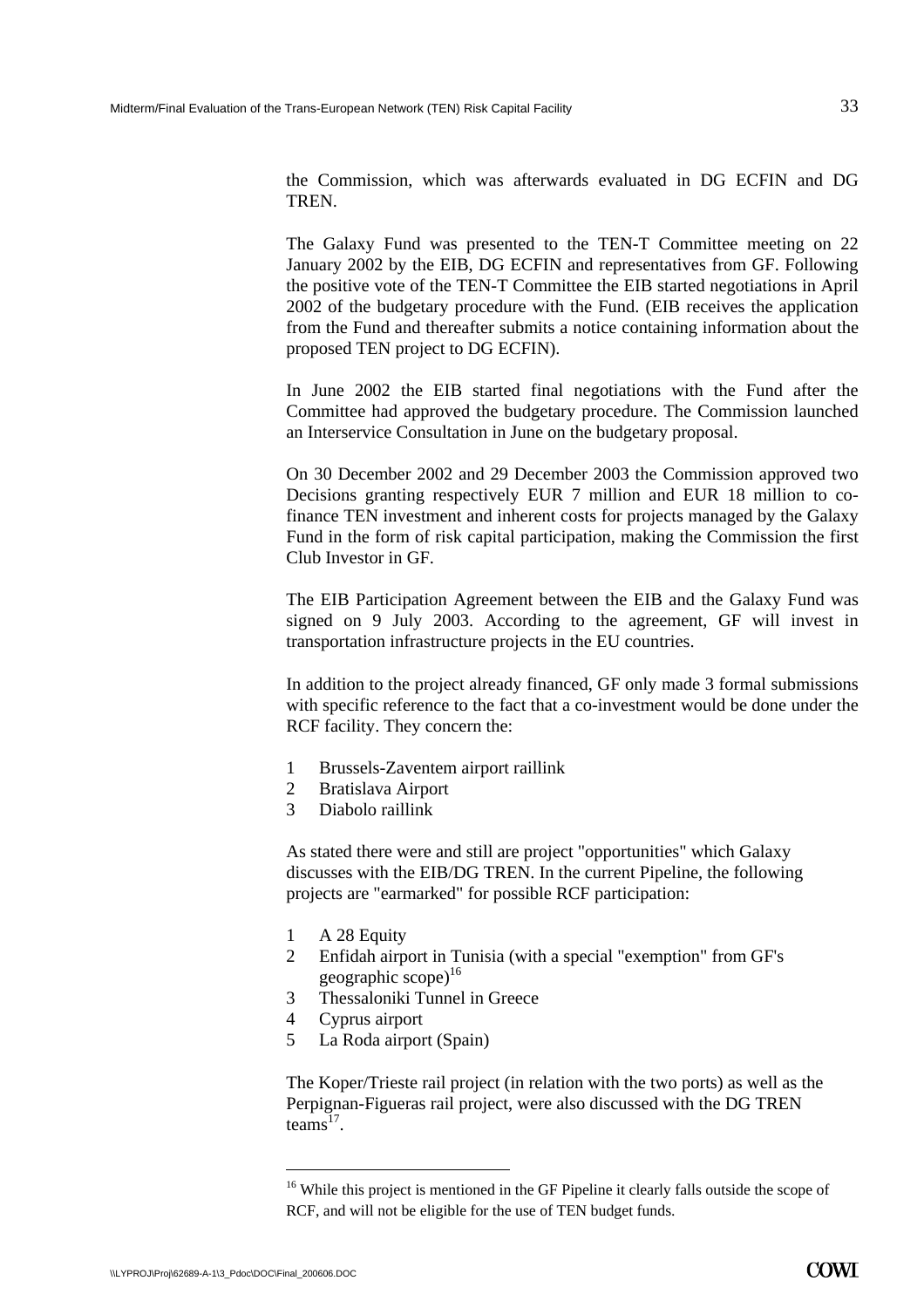At the moment the Galaxy Fund has several projects in the pipeline<sup>18</sup>. The table below shows the project status divided into sections depending on, when they will be decided upon. There are four pipeline projects to be decided upon within the next 6 months, an additional five projects with a 12 months horizon and six projects with a 18 months horizon.

#### **Active Pipeline to be decided upon within 6 months**

| Airports | 1 project  | Cyprus      |
|----------|------------|-------------|
| Rail     | 2 projects | EU, Belgium |
| Roads    | 1 project  | France      |

#### **Active Pipeline to be decided within 12 months**

| Airports | 2 projects | Germany, Spain |
|----------|------------|----------------|
| Roads    | 3 projects | France, Global |

#### **Other Identified Projects to be decided within 18 months**

| Airports | 1 project  | Tunisia                         |
|----------|------------|---------------------------------|
| Rail     | 1 project  | UK                              |
| Roads    | 4 projects | Greece, Netherlands,<br>Germany |

### **4.5.2 Effectiveness, Efficiency, Utility, Sustainability and Impact**

It may be too early to assess the sustainability and impact of RCF effects. It has been operational for a relatively short period of time, and has so far only been involved in a single TEN-T project. Sustainability and impact can thus better be assessed at an ex-post evaluation stage once the RCF has been given more time to produce results $^{19}$ .

In terms of utility, the RCF responded to needs identifiable at the time of its conceptualisation and initialisation.

When it comes to effectiveness and efficiency, i.e. the extent to which objectives have been achieved and in a cost-effective way, the assessment is less positive. Objectives have not been met to date. This has to do with two main reasons: (i) given the current financing needs in relation to transport

 $17$  A new pan-European scheme is under consideration as is the Modalhor concept which is still confidential at this stage. This last project has not yet been discussed with the DG TEN teams but is clearly assessed by the Consultant to be a opportunity for the RCF concept. <sup>18</sup> Source: Ouarterly Operating and Financial Report First Ouarter 2006, GF (confidential).  $19$  See Ch. 5 and the Executive Summary for our recommendations on how sustainability and impact may be facilitated.

-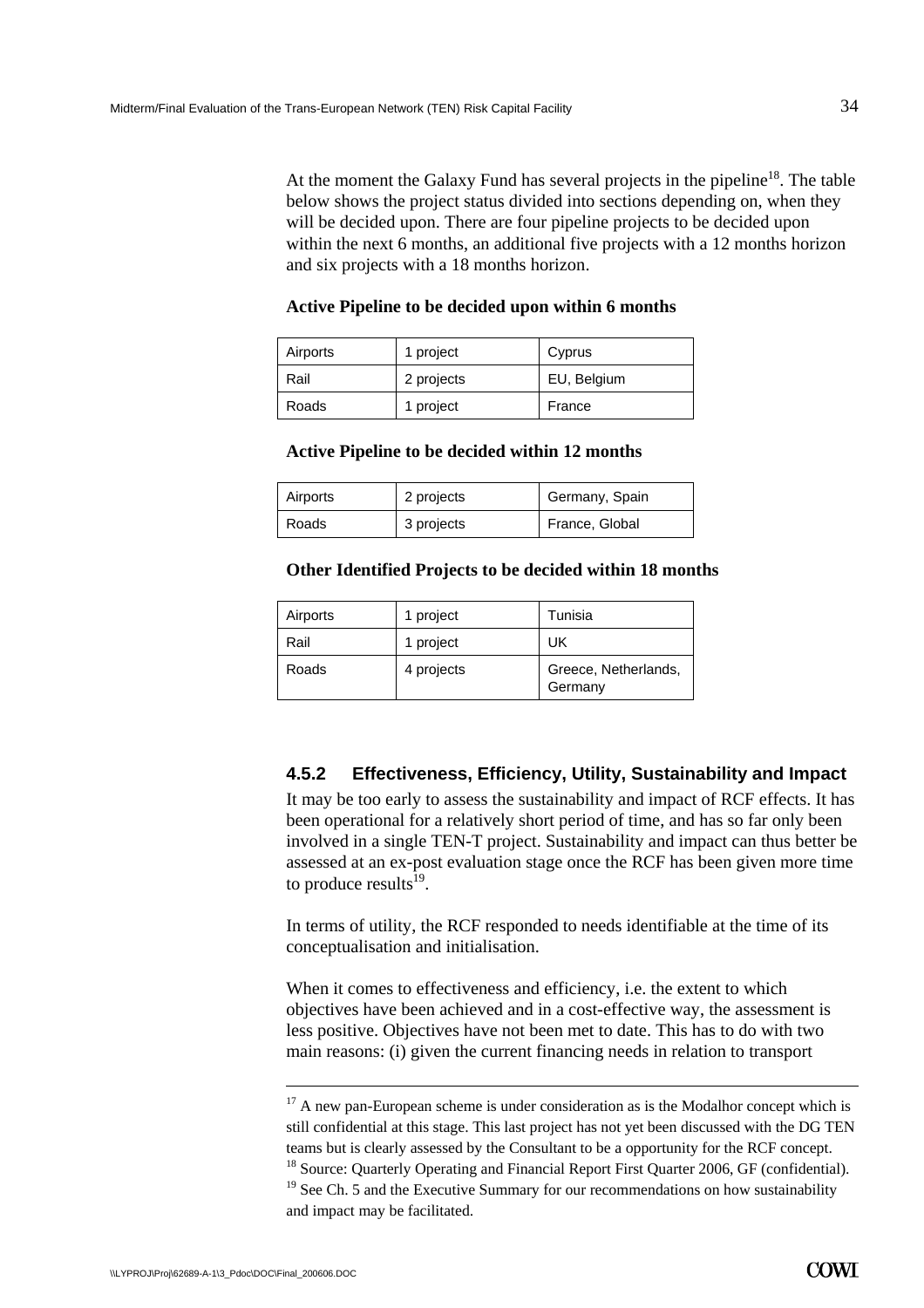projects, there is less need now for a public risk capital facility with the products that RCF presently offer, and (ii) there has been insufficient promotion of the facility, hence key stakeholders do not know about its existence and products.

With a more concerted effort to promote RCF vis-à-vis contractors and funds that have activities in the transport sector, a higher efficiency and disbursement of more than 3 out 46 MEURO could have been achieved<sup>20</sup>.

 $20$  See Ch. 5 and the Executive Summary for our conclusions and recommendations on how RCF may be revised and streamlined to better meet today's market needs.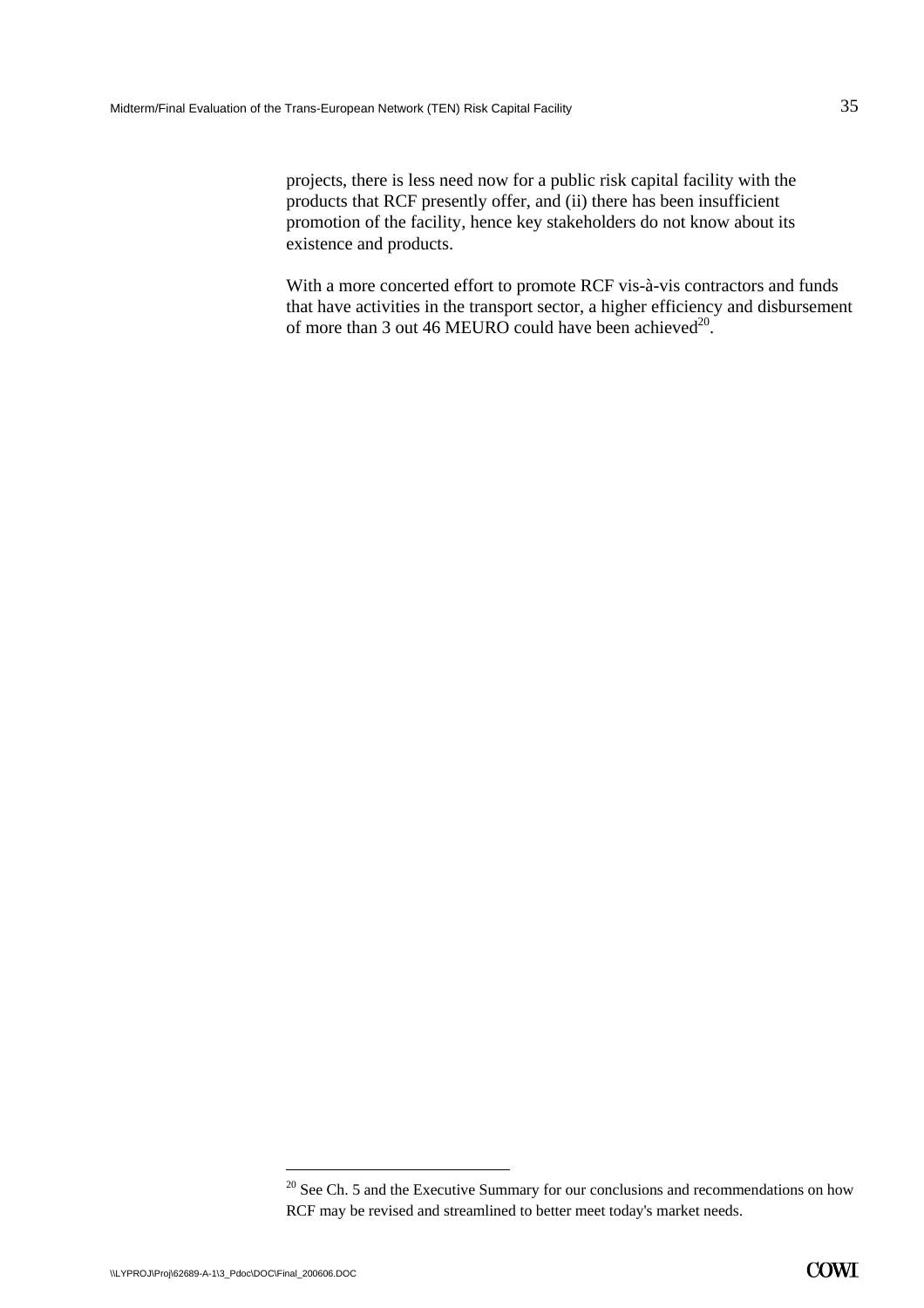# <span id="page-37-0"></span>**5 Conclusions and recommendations**

This evaluation has assessed RCF from five analytical perspectives of (1) needs, (2) competition/price/quality, (3) awareness/visibility, (4) management and, (5) results. Conclusions and recommendations are summarised in the following. For a full account of the analyses behind conclusions and recommendations, the reader is referred to the Executive Summary.

# **5.1 Conclusions**

The conclusions are presented under each of the five analytical headings.

<span id="page-37-1"></span>

| <b>Needs</b> | The evaluation concludes that the RCF was devised and created at a time when<br>the need for a financial vehicle of its kind was well identified. It was created as<br>a response to an identified lack of private risk capital for transport projects.                                                                                                                        |
|--------------|--------------------------------------------------------------------------------------------------------------------------------------------------------------------------------------------------------------------------------------------------------------------------------------------------------------------------------------------------------------------------------|
|              | At the same time, the design of RCF was coloured by a political wish to<br>establish a role for the Commission in filling the identified gap.                                                                                                                                                                                                                                  |
|              | It is questionable whether the same need still exists today. There are many<br>indications that the market itself is able to supply equity finance support to<br>TEN transport projects - and that there is therefore not presently a need for<br>additional equity capital support.                                                                                           |
|              | At the same time the Consultant finds and concludes, however, that RCF may<br>still be necessary - but for somewhat other reasons. Barriers today are the<br>reluctance of national authorities to outsource operations of infrastructure<br>assets, and the limited expertise in the public sector to structure projects and<br>contracts involving private sector financing. |
|              | It is therefore an evaluation conclusion that Commission support to a facility<br>like the RCF which can act as a catalyst vis-à-vis national authorities in<br>enabling private financing of infrastructure projects is necessary, and will be<br>welcomed by market actors, including national authorities themselves.                                                       |
| Competition  | In 2006 the "environment" in which RCF operates has changed significantly<br>compared to the situation in 1997 when RCF was discussed at the High Level<br>Group meeting on Public-Private partnership Financing of TEN Transport<br>Projects. And that has changed the facility's competitive situation.                                                                      |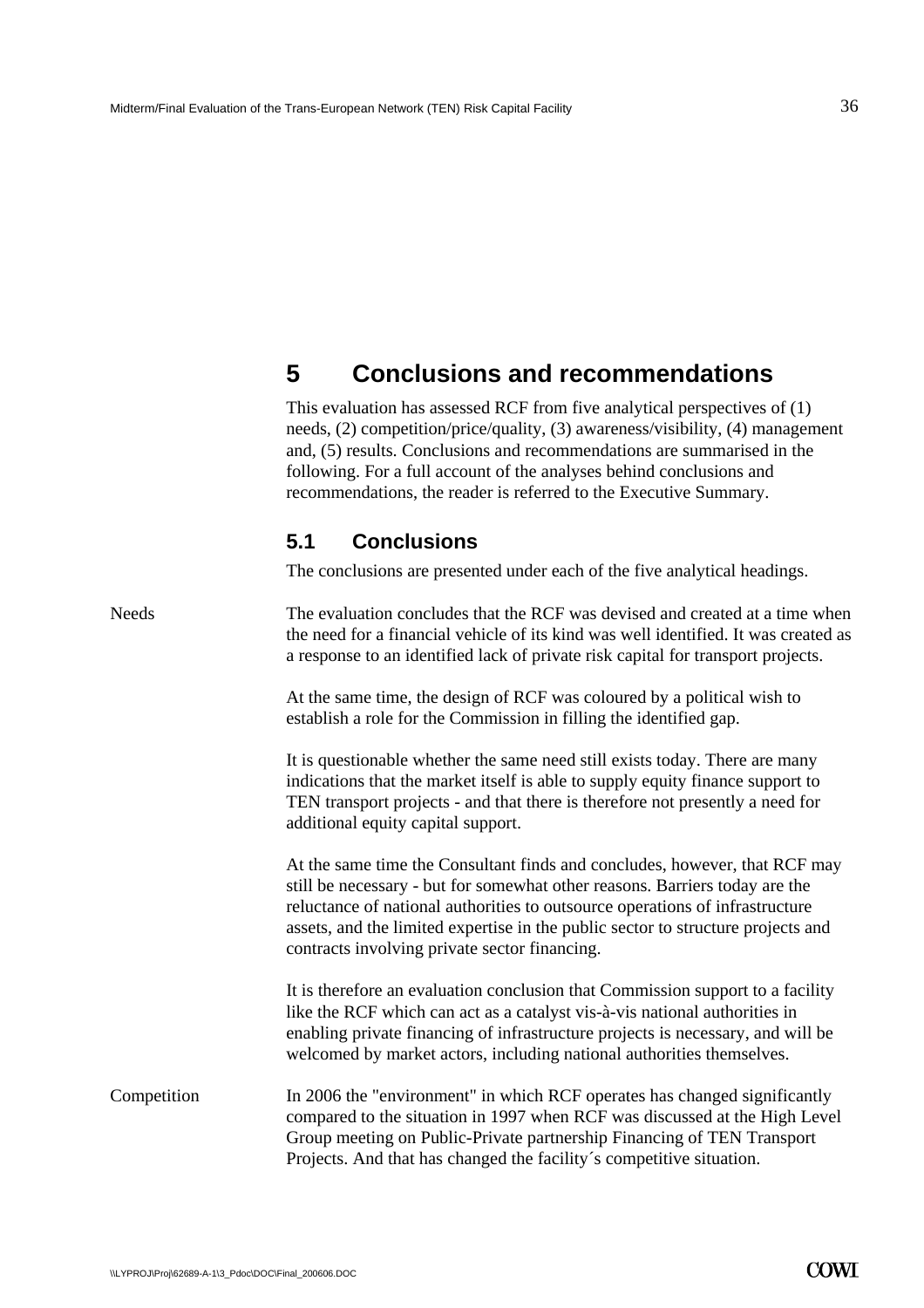|            | GF is still the only fund with exclusive focus on transport projects. Macquarie<br>is still in the market - although with a smaller market share. But the big change<br>is that there was an influx in 2001 and 2004/2005 of a number of new players.<br>Today, the market in total has diversified and grown substantially. The new<br>players do not focus on transport - but transport projects are still potentially part<br>of their portfolios.                                                                                          |
|------------|------------------------------------------------------------------------------------------------------------------------------------------------------------------------------------------------------------------------------------------------------------------------------------------------------------------------------------------------------------------------------------------------------------------------------------------------------------------------------------------------------------------------------------------------|
|            | The total volume of risk capital comes close to 16 billion. How much is<br>actually available for transport projects, including TEN projects cannot be<br>assessed as funds do not wish to make this information publicly available.<br>Nevertheless, it seems reasonable to assume that of the total supply of capital, a<br>potential of approximately $\epsilon$ 2 to 4 billion is likely to be available for transport<br>projects, including TEN projects. This should be compared to RCF with a<br>current potential fund of 46 million. |
|            | Hence, RCF is a small player. And the size of RCF may have a negative<br>influence on its visibility in the market - and consequently on its competitive-<br>ness and use.                                                                                                                                                                                                                                                                                                                                                                     |
| Awareness  | A key prerequisite for fulfilling the purpose of RCF is that the facility and its<br>products are sufficiently visible to its potential customers or beneficiaries (i.e.<br>governments and PPP centres in relevant recipient countries, financial<br>intermediaries specialised in infrastructure financing, relevant private sector<br>consortia leaders bidding for PPP projects in infrastructure sectors).                                                                                                                                |
|            | It is a conclusion from the evaluation that there is quite limited awareness about<br>the product among key players. The limited awareness about RCF is in turn<br>caused by inadequate marketing efforts. Inadequate marketing efforts are<br>related to unclear ownership and organisation structure for RCF.                                                                                                                                                                                                                                |
|            | The evaluation shows that for any fund like RCF, pro-active marketing is<br>important and necessary. As for RCF, the market and the market actors have<br>not been made systematically aware of its existence and products.                                                                                                                                                                                                                                                                                                                    |
|            | A marketing strategy has not been developed and the role of marketing the<br>facility has not been specified - or explicitly delegated either to the EIB, the<br>Commission or GF.                                                                                                                                                                                                                                                                                                                                                             |
| Management | The evaluation has been undertaken on the basis that an appropriate<br>management structure is a pre-requisite for facility success. Interviews, desk<br>studies and analyses show that the management set-up of the RCF is clear. RCF<br>is managed by EIB on behalf of the Commission. Investment proposals shall be<br>submitted to the Commission which in turn shall present the proposal to the<br>TEN-T Committee.                                                                                                                      |
|            | While the management procedure is transparent and ensures accountability, it<br>does leave the operational life of RCF somewhat complicated and bureaucratic.<br>Even worse it appears unclear to its customers and intermediaries where to turn,<br>and who to talk to. In a financial market characterised by fierce competition the                                                                                                                                                                                                         |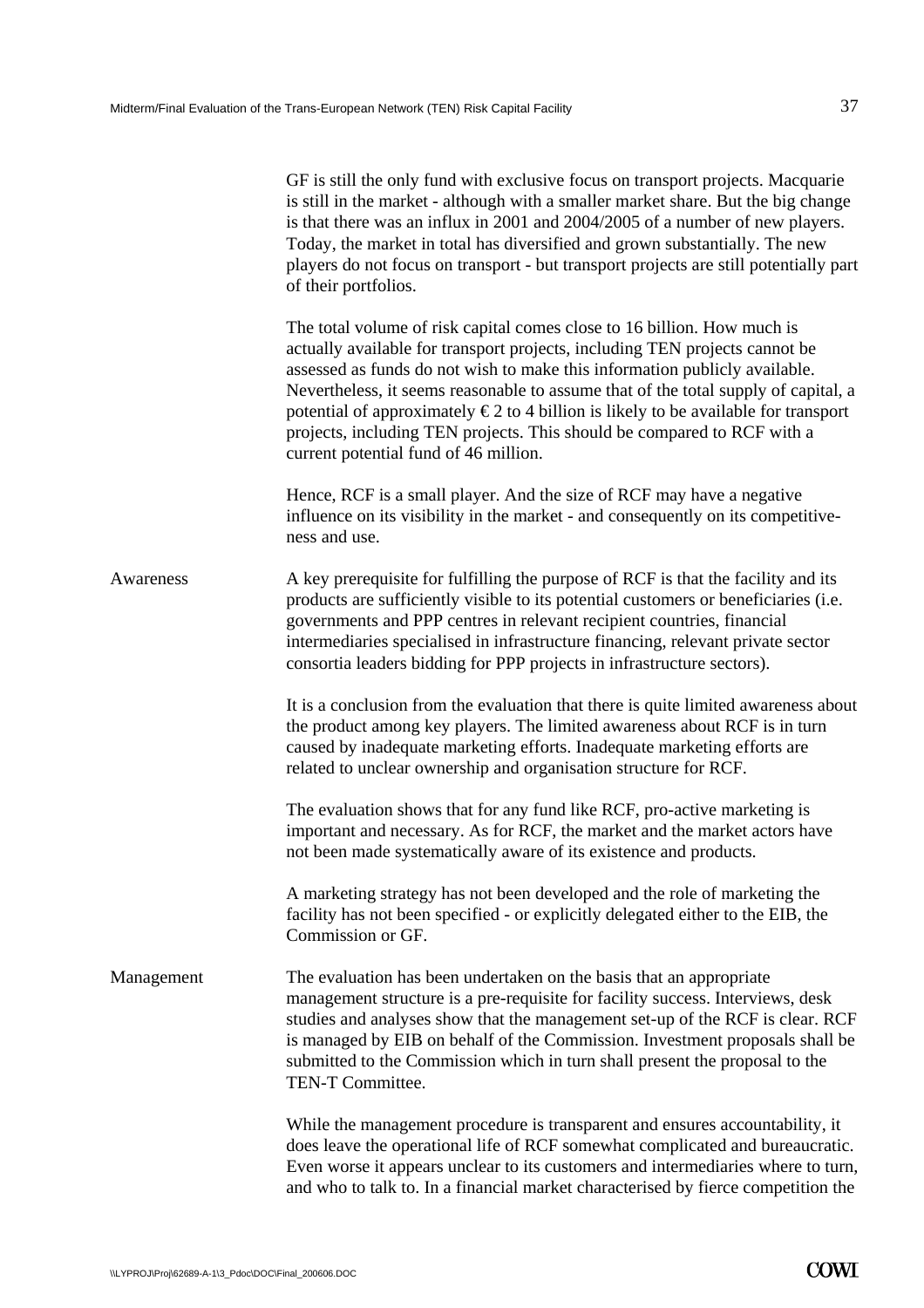evaluator finds that this is likely to cool of the demand for the services provided by the RCF.

As for the capital allocated to GF under the management of EIB, it has been stated by GF that disbursement procedures are quite efficient and effective, and communication on pending investment opportunities continuously takes place.

The EIB is managing the facility on a contractual basis. However, its role has never been fully operationalised in the Guidelines. In addition, management instruments common to comparable funds have not all been instituted in practice. For example,

- With regard to financial conditions, the Guidelines do not explicitly require a minimum rate of return. This is contrary to regular (infrastructure) funds, where shareholders are informed about the expected rate of return on their investment. This information is normally presented in the Information Memorandum of a fund or facility.
- Financial details of the facility are not explained, i.e. required investments, estimates of costs of operations, estimates of possible returns. Also, the strategy of the facility, i.e. which sectors to invest in, when to exit, in which countries, etc. is not made explicit.
- The exact organisation of the facility is not explicitly explained to potential "customers". Information is lacking regarding names of persons managing the facility, and under which incentives, who are on the "investment committee", who manages the investments and so on.
- It is not specified whether a management committee has been established. Or at least, the Consultant has not been able to identify minutes from such meetings, who is in charge of such meetings, setting the agenda, etc.
- The quarterly reports from Galaxy to EIB and from EIB to the Commission have not been completed on a regular basis (or at least they have not been available from the files).
- Both DG TREN and DG ECFIN have a role vis-à-vis the RCF. The exact roles and responsibilities of the respective DGs are, however, not clear. And there is in practice no network between the responsible desk-officers in the respective organisations.

While above-mentioned requirements may seem overly ambitious and somewhat bureaucratic considering the size of the facility, the Consultant maintains that the requirements are still appropriate for ensuring a successful management and implementation of the facility.

Results The last analytical dimension is results. To date use of RCF has been limited, hence results are also limited. Of the 46 MEURO potentially budgeted for the RCF, 25 MEURO have in fact been committed in two tranches to the EIB and GF. Of the 25 MEURO, 3 MEURO have been spent. Reasons for the results are a complex mix of changes in needs and competition, and marketing and management efforts, explained above the respective four analytical headings.